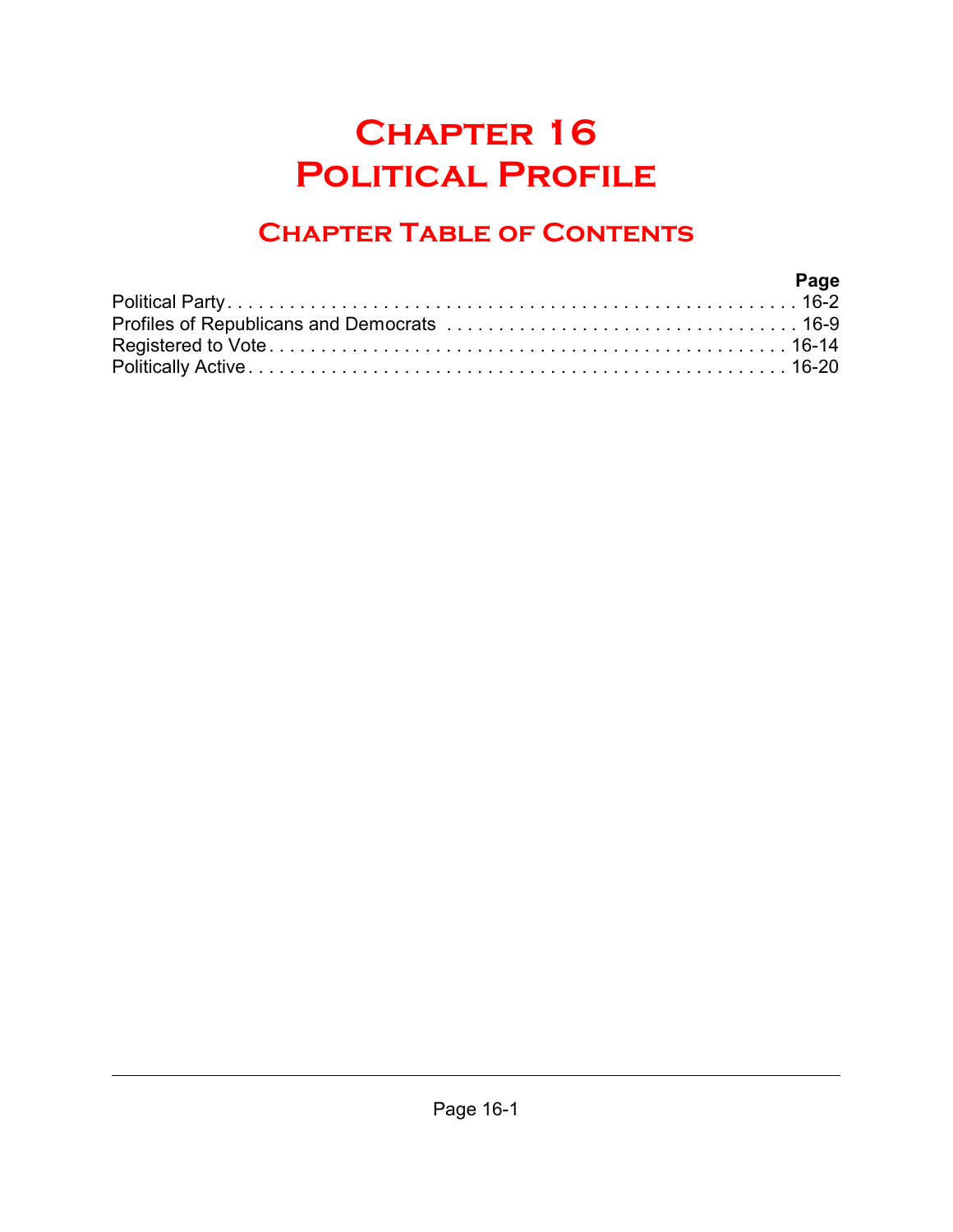## **Political Party**

**J** ewish respondents in Broward were asked whether they think of themselves as Republican, Democrat, Independent, or something else. Table 16-1 shows that 17% ewish respondents in Broward were asked whether they think of themselves as (12,500 households) of respondents think of themselves as Republican; 56% (40,400 households), Democrat, 26% (18,400 households), Independent; and 1% (650 households), something else. This discussion focuses on the percentage Republican and percentage Democrat.

 $\vee$  If all Jewish adults in households in which the respondents think of themselves as Republican also think of themselves as Republican, then 23,600 Jewish adults think of themselves as Republican. If all Jewish adults in households in which the respondents think of themselves as Democrat also think of themselves as Democrat, then 70,300 Jewish adults think of themselves as Democrat.

**Community Comparisons**. **Table 16-2** shows Broward compared with eight other comparison Jewish communities. The 17% Republican compares to 18% in Miami. The 56% Democrat compares to 53% in Miami. The 26% Independent compares to 21% in Miami. The 1% something else compares to 9% in Miami.

**Table 16-3** shows the percentage of Republicans by age compared to 8 other Jewish communities. About 20% of respondents under age 65 are Republicans, compared to 12% age 65 and over. Note as well that 40% of Orthodox Jews are Republicans.

**Comparisons Among Population Subgroups**. **Table 16-1** shows that, overall, 17% of respondents consider themselves **Republican**. The percentage is much higher for respondents in:

- non-elderly couple households (37%)
- households earning \$200,000 and over (28%)
- Orthodox households (40%)

Overall, 56% of respondents consider themselves **Democrats**. The percentage is much higher for respondents in:

- households age 75 and over (70%)
- elderly couple households (67%) and elderly single households (75%)
- households earning an annual income under \$25,000 (72%)
- households in which the respondent is somewhat emotionally attached to Israel (68%)

The percentage is much lower for respondents (in):

- households in residence in Broward for 5-9 years (435)
- age 50-64  $(46%)$
- $\bullet$  households in which the respondent is male (46%)
- households with children (46%) and non-elderly couple households (42%)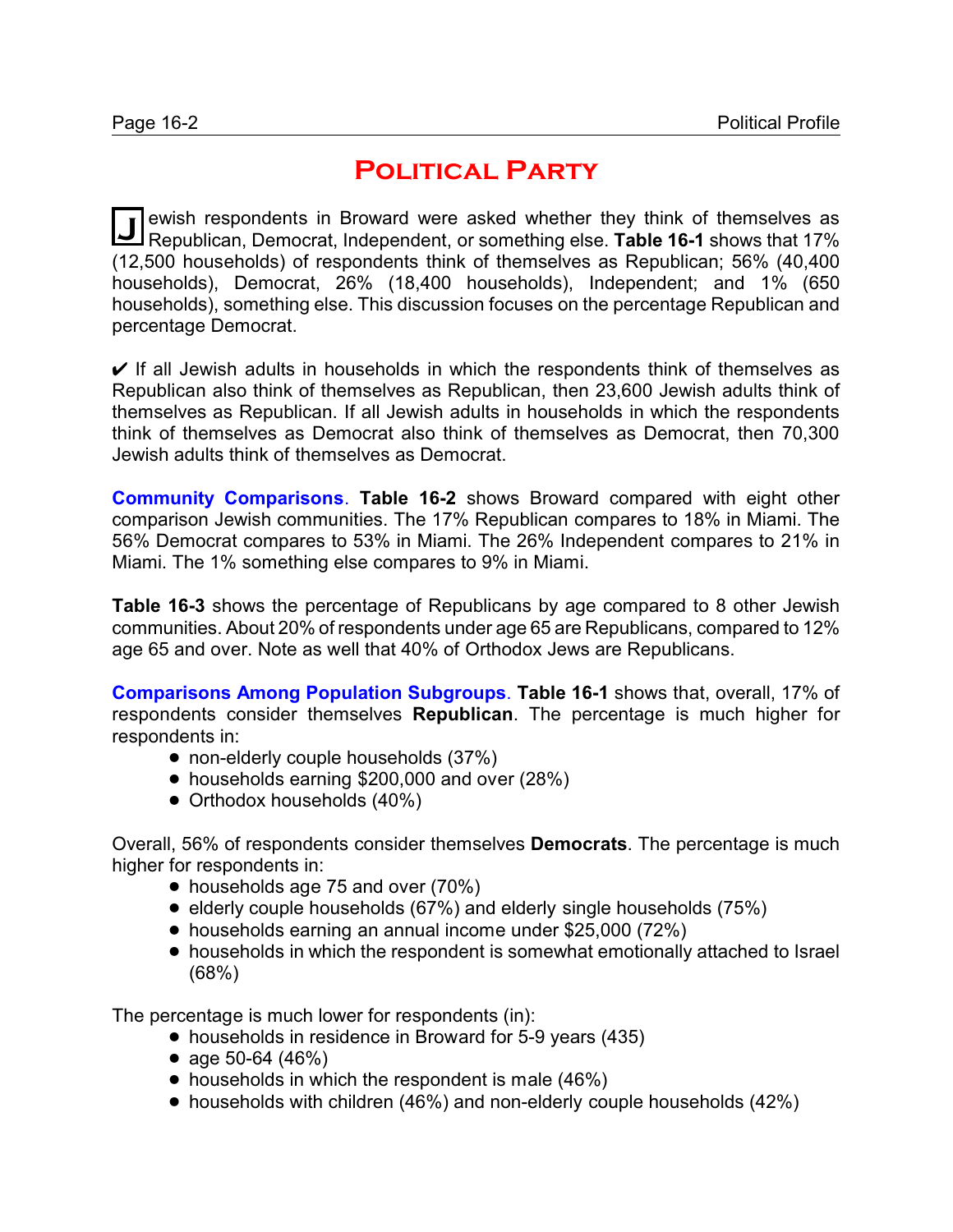- Orthodox households (32%)
- $\bullet$  intermarried households (42%)
- households who attended Chabad in the past year (41%)
- who are extremely emotionally attached to Israel (45%)
- ! households who donated \$500-\$1,000 to the Jewish Federation in the past year (37%)

| <b>TABLE 16-1</b><br><b>POLITICAL PARTY</b> |                                       |                                 |      |     |
|---------------------------------------------|---------------------------------------|---------------------------------|------|-----|
|                                             |                                       | <b>BASE: JEWISH RESPONDENTS</b> |      |     |
| <b>Population Subgroup</b>                  | <b>Something</b><br><b>Else</b>       |                                 |      |     |
| All                                         | 17.4%                                 | 56.1                            | 25.6 | 0.9 |
|                                             |                                       | <b>GEOGRAPHIC AREA</b>          |      |     |
| <b>Northwest</b>                            | 19.8%                                 | 54.5                            | 24.0 | 1.7 |
| <b>North Central</b>                        | 23.7%                                 | 61.4                            | 14.9 | 0.0 |
| East                                        | 11.9%                                 | 50.3                            | 37.8 | 0.0 |
| <b>West Central</b>                         | 15.5%                                 | 61.1                            | 23.4 | 0.0 |
| Southeast                                   | 18.3%                                 | 52.8                            | 28.9 | 0.0 |
| Southwest                                   | 16.6%                                 | 53.5                            | 26.8 | 3.1 |
|                                             | <b>LENGTH OF RESIDENCE IN BROWARD</b> |                                 |      |     |
| $0 - 4$ years                               | 10.0%                                 | 55.9                            | 34.1 | 0.0 |
| $5 - 9$ years                               | 17.1%                                 | 34.6                            | 45.8 | 2.5 |
| 10 - 19 years                               | 22.8%                                 | 52.1                            | 25.1 | 0.0 |
| 20 or more years                            | 16.3%                                 | 60.8                            | 21.8 | 1.1 |
|                                             |                                       | <b>AGE OF RESPONDENT</b>        |      |     |
| Under 35                                    | 19.6%                                 | 50.4                            | 28.0 | 2.0 |
| $35 - 49$                                   | 19.2%                                 | 48.2                            | 31.3 | 1.3 |
| $50 - 64$                                   | 22.3%                                 | 46.0                            | 30.3 | 1.4 |
| $65 - 74$                                   | 13.7%                                 | 60.0                            | 26.2 | 0.1 |
| 75 and over                                 | 10.2%                                 | 79.1                            | 10.7 | 0.0 |
| $\rightarrow$ 65 and over                   | 11.8%                                 | 69.7                            | 18.4 | 0.1 |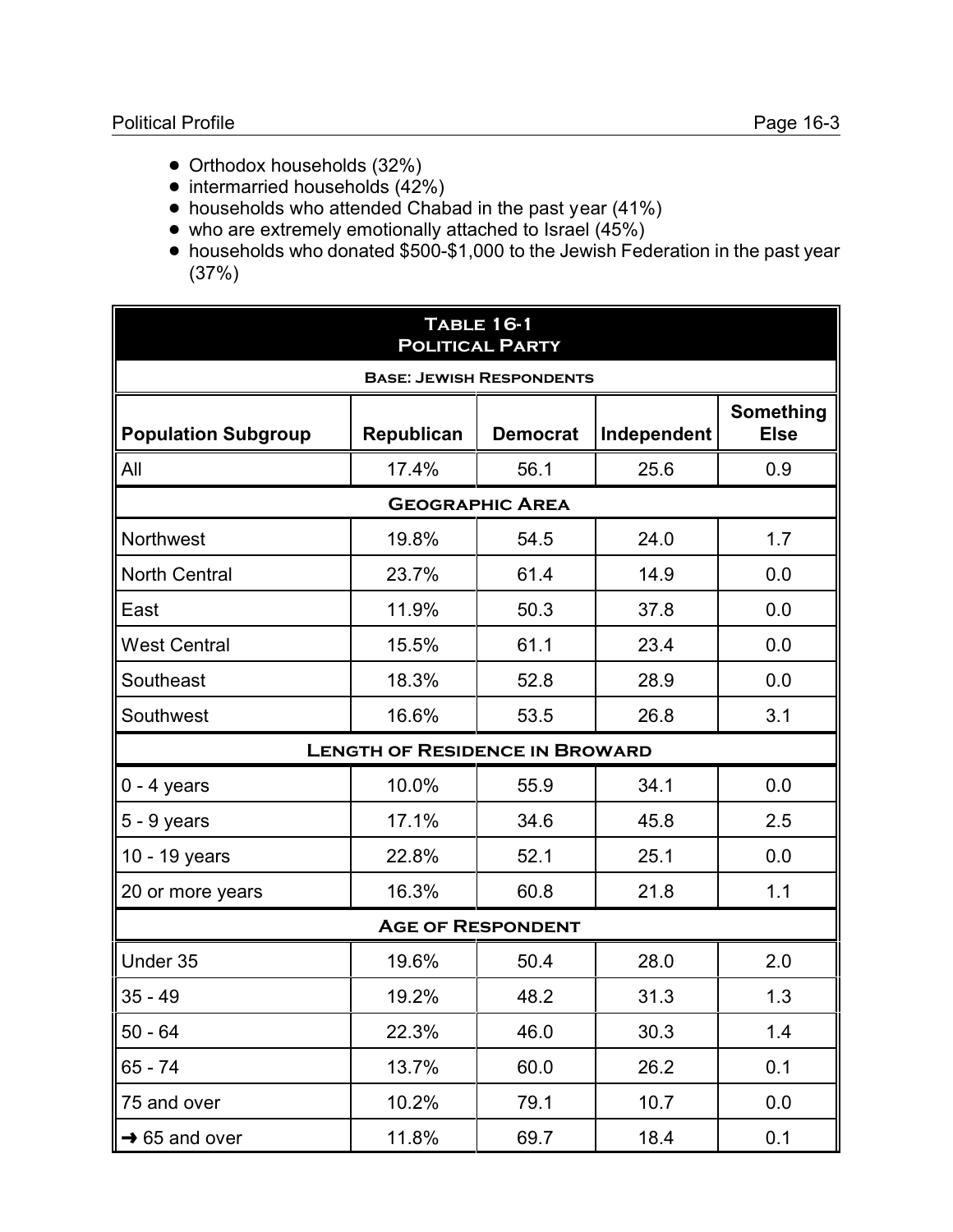| <b>TABLE 16-1</b><br><b>POLITICAL PARTY</b> |            |                                 |             |                                 |
|---------------------------------------------|------------|---------------------------------|-------------|---------------------------------|
|                                             |            | <b>BASE: JEWISH RESPONDENTS</b> |             |                                 |
| <b>Population Subgroup</b>                  | Republican | <b>Democrat</b>                 | Independent | <b>Something</b><br><b>Else</b> |
| All                                         | 17.4%      | 56.1                            | 25.6        | 0.9                             |
|                                             |            | <b>SEX OF RESPONDENT</b>        |             |                                 |
| Male                                        | 17.5%      | 45.6                            | 34.7        | 2.2                             |
| Female                                      | 17.2%      | 63.8                            | 19.0        | 0.0                             |
|                                             |            | <b>HOUSEHOLD STRUCTURE</b>      |             |                                 |
| <b>Household with Children</b>              | 18.3%      | 46.4                            | 32.0        | 3.3                             |
| Household with Only Adult<br>Children       | 19.4%      | 58.8                            | 20.6        | 1.2                             |
| Non-Elderly Couple                          | 36.8%      | 42.2                            | 20.9        | 0.1                             |
| Non-Elderly Single                          | 20.0%      | 47.6                            | 32.4        | 0.0                             |
| <b>Elderly Couple</b>                       | 16.7%      | 66.8                            | 16.5        | 0.0                             |
| <b>Elderly Single</b>                       | 9.1%       | 75.4                            | 15.5        | 0.0                             |
|                                             |            | <b>HOUSEHOLD INCOME</b>         |             |                                 |
| Under \$25,000                              | 13.9%      | 72.0                            | 14.1        | 0.0                             |
| $$25 - $50,000$                             | 17.5%      | 53.2                            | 29.0        | 0.3                             |
| $$50 - $100,000$                            | 13.4%      | 54.8                            | 31.8        | 0.0                             |
| $$100 - $200,000$                           | 11.8%      | 65.3                            | 22.9        | 0.0                             |
| \$200,000 and over                          | 28.3%      | 56.1                            | 15.4        | 0.2                             |
| <b>JEWISH IDENTIFICATION</b>                |            |                                 |             |                                 |
| Orthodox                                    | 40.4%      | 32.2                            | 27.4        | 0.0                             |
| Conservative                                | 16.7%      | 54.4                            | 26.8        | 2.1                             |
| Reform                                      | 14.9%      | 60.5                            | 24.6        | 0.0                             |
| Just Jewish                                 | 18.1%      | 55.4                            | 25.8        | 0.7                             |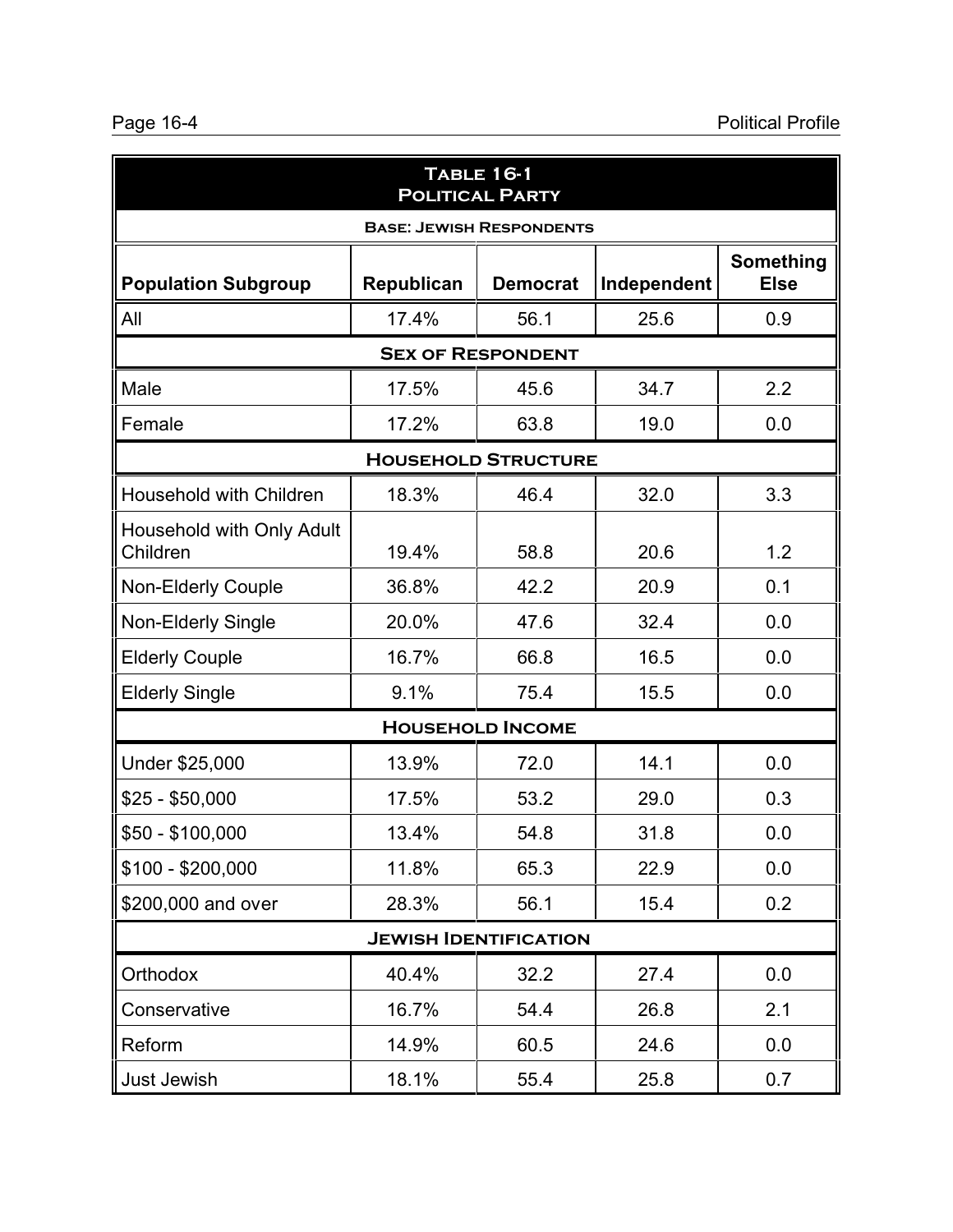## Political Profile Page 16-5

| <b>TABLE 16-1</b><br><b>POLITICAL PARTY</b> |                                         |                                 |      |     |
|---------------------------------------------|-----------------------------------------|---------------------------------|------|-----|
|                                             |                                         | <b>BASE: JEWISH RESPONDENTS</b> |      |     |
| <b>Population Subgroup</b>                  | <b>Something</b><br><b>Else</b>         |                                 |      |     |
| All                                         | 17.4%                                   | 56.1                            | 25.6 | 0.9 |
|                                             |                                         | <b>TYPE OF MARRIAGE</b>         |      |     |
| In-married                                  | 22.5%                                   | 55.0                            | 20.5 | 2.0 |
| Conversionary                               | 15.7%                                   | 57.0                            | 27.3 | 0.0 |
| Intermarried                                | 25.9%                                   | 41.7                            | 32.4 | 0.0 |
|                                             | <b>SYNAGOGUE MEMBERSHIP</b>             |                                 |      |     |
| Member                                      | 18.5%                                   | 61.1                            | 18.4 | 2.0 |
| Non-Member                                  | 16.8%                                   | 53.6                            | 29.2 | 0.4 |
|                                             | <b>ATTENDED CHABAD IN THE PAST YEAR</b> |                                 |      |     |
| Attended                                    | 24.9%                                   | 41.3                            | 32.8 | 1.0 |
| <b>Did Not Attend</b>                       | 15.1%                                   | 60.6                            | 23.4 | 0.9 |
|                                             |                                         | <b>JCC MEMBERSHIP</b>           |      |     |
| Member                                      | 16.6%                                   | 51.8                            | 27.4 | 4.2 |
| Non-Member                                  | 17.4%                                   | 56.7                            | 25.4 | 0.5 |
|                                             | <b>JEWISH ORGANIZATION MEMBERSHIP</b>   |                                 |      |     |
| Member                                      | 18.0%                                   | 64.7                            | 17.2 | 0.1 |
| Non-Member                                  | 17.2%                                   | 54.1                            | 27.6 | 1.1 |
| <b>ANY ADULT VISITED ISRAEL</b>             |                                         |                                 |      |     |
| On Jewish Trip                              | 17.3%                                   | 65.5                            | 14.7 | 2.5 |
| On General Trip                             | 15.5%                                   | 54.2                            | 29.5 | 0.8 |
| No                                          | 19.1%                                   | 51.7                            | 29.2 | 0.0 |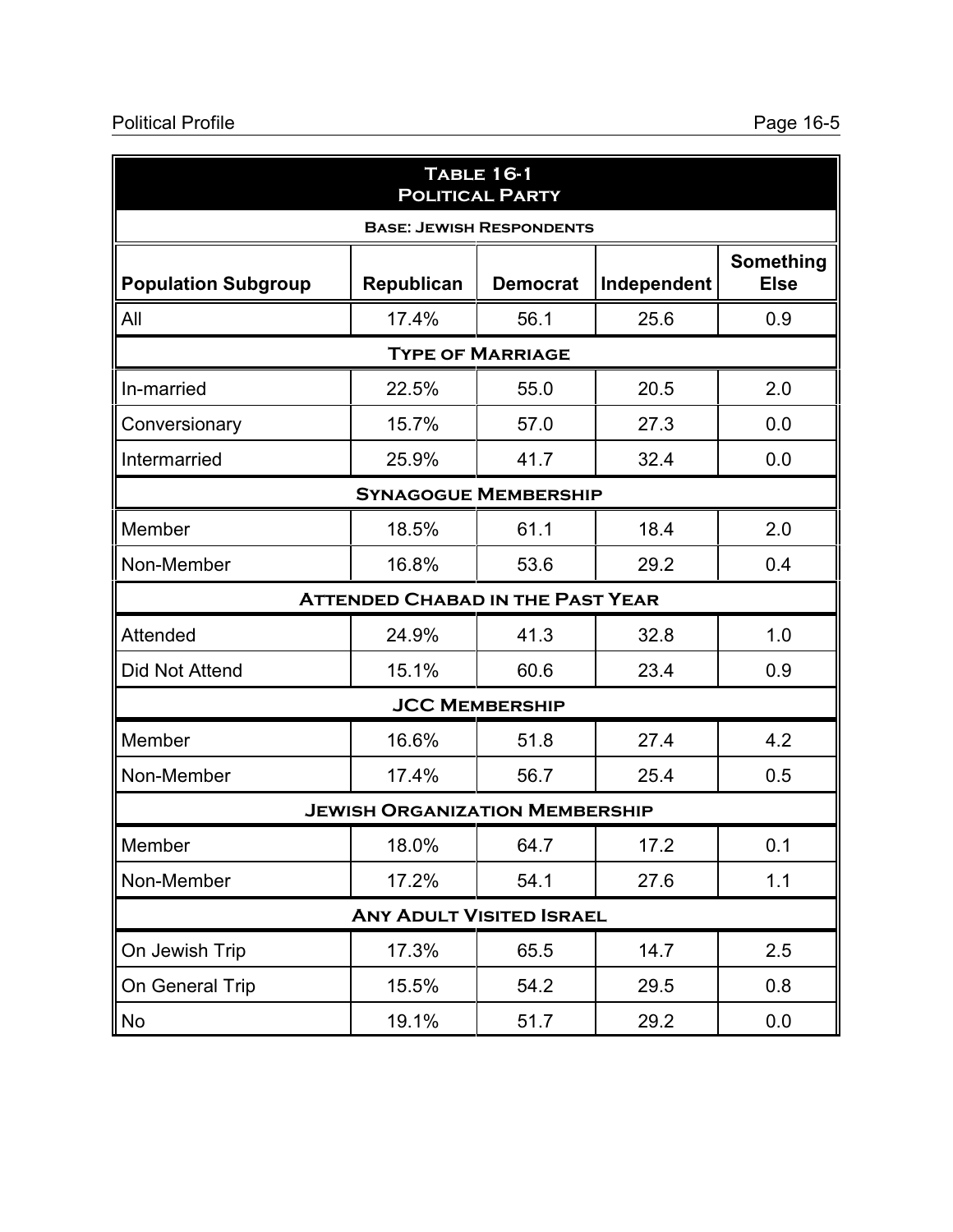| <b>TABLE 16-1</b><br><b>POLITICAL PARTY</b>                                                            |                                                      |                                 |      |     |  |  |
|--------------------------------------------------------------------------------------------------------|------------------------------------------------------|---------------------------------|------|-----|--|--|
|                                                                                                        |                                                      | <b>BASE: JEWISH RESPONDENTS</b> |      |     |  |  |
| Something<br>Independent<br><b>Else</b><br><b>Population Subgroup</b><br>Republican<br><b>Democrat</b> |                                                      |                                 |      |     |  |  |
| All                                                                                                    | 17.4%                                                | 56.1                            | 25.6 | 0.9 |  |  |
|                                                                                                        | <b>LEVEL OF EMOTIONAL ATTACHMENT TO ISRAEL</b>       |                                 |      |     |  |  |
| <b>Extremely Attached</b>                                                                              | 21.8%                                                | 45.4                            | 31.9 | 0.9 |  |  |
| <b>Very Attached</b>                                                                                   | 18.0%                                                | 56.1                            | 25.2 | 0.7 |  |  |
| Somewhat Attached                                                                                      | 13.8%                                                | 67.7                            | 18.4 | 0.1 |  |  |
| <b>Not Attached</b>                                                                                    | 16.4%                                                | 51.4                            | 29.1 | 3.1 |  |  |
|                                                                                                        | <b>FEDERATION MARKET SEGMENTS IN THE PAST YEAR</b>   |                                 |      |     |  |  |
| Donated to Federation                                                                                  | 15.6%                                                | 61.4                            | 22.8 | 0.2 |  |  |
| Asked, Did Not Donate                                                                                  | 22.1%                                                | 61.6                            | 16.3 | 0.0 |  |  |
| <b>Not Asked</b>                                                                                       | 17.5%                                                | 53.0                            | 28.2 | 1.3 |  |  |
|                                                                                                        | <b>DONATED TO JEWISH FEDERATION IN THE PAST YEAR</b> |                                 |      |     |  |  |
| Nothing                                                                                                | 18.0%                                                | 53.9                            | 26.9 | 1.2 |  |  |
| <b>Under \$100</b>                                                                                     | 10.5%                                                | 69.0                            | 20.5 | 0.0 |  |  |
| $$100 - $500$                                                                                          | 18.1%                                                | 61.4                            | 20.5 | 0.0 |  |  |
| $$500 - $1,000$                                                                                        | 19.2%                                                | 37.3                            | 42.5 | 1.0 |  |  |
| \$1,000 and over                                                                                       | 25.0%                                                | 56.8                            | 17.6 | 0.6 |  |  |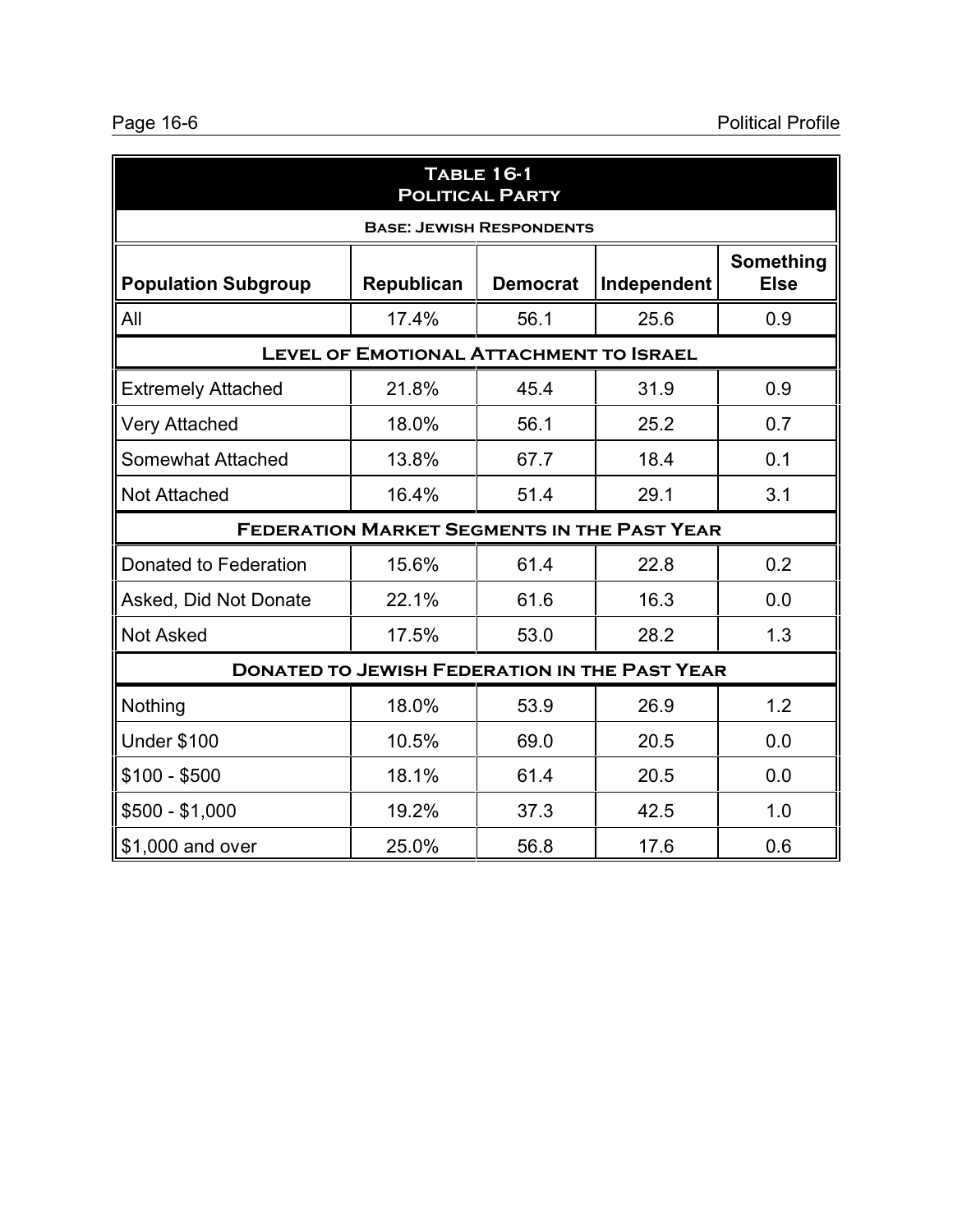| <b>TABLE 16-2</b><br><b>POLITICAL PARTY</b><br><b>COMMUNITY COMPARISONS</b> |      |                                 |                 |             |                          |
|-----------------------------------------------------------------------------|------|---------------------------------|-----------------|-------------|--------------------------|
|                                                                             |      | <b>BASE: JEWISH RESPONDENTS</b> |                 |             |                          |
| <b>Community</b>                                                            | Year | Republican                      | <b>Democrat</b> | Independent | Something<br><b>Else</b> |
| Washington                                                                  | 2003 | 11%                             | 69              | 17          | 4                        |
| Los Angeles                                                                 | 1997 | 11%                             | 69              | 9           | 11                       |
| Minneapolis                                                                 | 2004 | 9%                              | 66              | 19          | 6                        |
| St. Paul                                                                    | 2004 | 13%                             | 63              | 18          | 6                        |
| Bergen                                                                      | 2001 | 11%                             | 63              | 19          | 6                        |
| <b>Seattle</b>                                                              | 2000 | 8%                              | 63              | 25          | 4                        |
| San Francisco                                                               | 2004 | 9%                              | 61              | 12          | 18                       |
| <b>BROWARD</b>                                                              | 2016 | 17%                             | 56              | 26          | 1                        |
| <b>Miami</b>                                                                | 2014 | 18%                             | 53              | 21          | 9                        |
| <b>NJPS</b>                                                                 | 2000 | 14%                             | 61              | 20          | 6                        |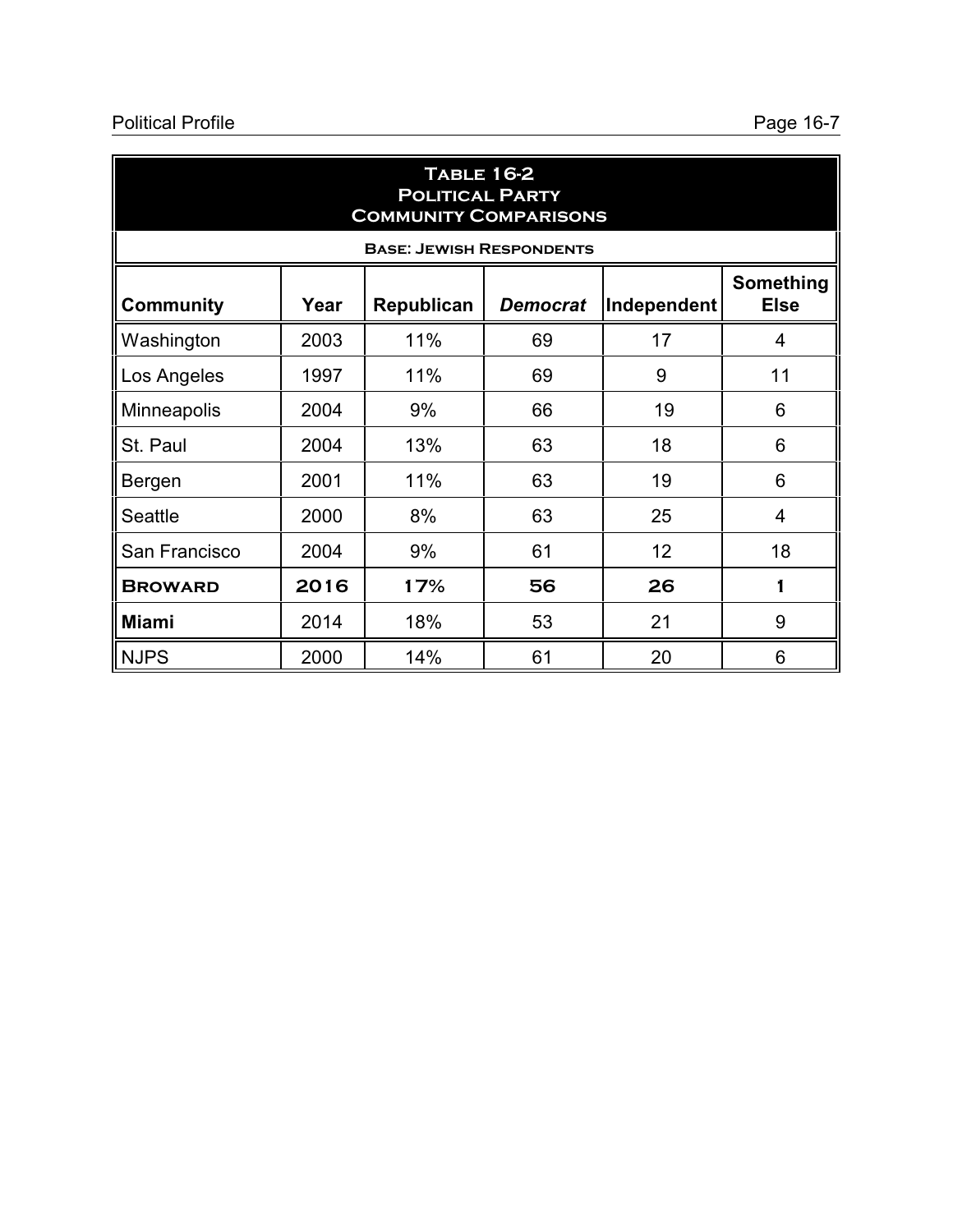| <b>TABLE 16-3</b><br><b>PERCENTAGE REPUBLICAN BY AGE</b><br><b>AND FOR ORTHODOX JEWS</b> |                                                                                                            |                                 |           |           |           |           |                 |
|------------------------------------------------------------------------------------------|------------------------------------------------------------------------------------------------------------|---------------------------------|-----------|-----------|-----------|-----------|-----------------|
|                                                                                          |                                                                                                            | <b>BASE: JEWISH RESPONDENTS</b> |           |           |           |           |                 |
| <b>Community</b>                                                                         | Year                                                                                                       | <b>Under</b><br>35              | 35-49     | 50-64     | 65-74     | $75 +$    | <b>Orthodox</b> |
| Los Angeles                                                                              | 1997                                                                                                       | 32%                             | 8%        | 19%       | 5%        | 5%        | 26%             |
| Bergen                                                                                   | 2001                                                                                                       | 22%                             | 14%       | 10%       | 6%        | 4%        | 12%             |
| <b>Miami</b>                                                                             | 2014                                                                                                       | 21%                             | 21%       | 19%       | 15%       | 15%       | 43%             |
| <b>BROWARD</b>                                                                           | 2016                                                                                                       | 20%                             | 19%       | 22%       | 14%       | 10%       | 40%             |
| Minneapolis                                                                              | 2004                                                                                                       | 17%                             | 13%       | 6%        | 5%        | 3%        | <b>NA</b>       |
| San Francisco                                                                            | 2004                                                                                                       | 12%                             | 8%        | 8%        | 7%        | 13%       | 19%             |
| Washington                                                                               | 2003                                                                                                       | 9%                              | 13%       | 10%       | 13%       | 6%        | 28%             |
| St. Paul                                                                                 | 2004                                                                                                       | 8%                              | 19%       | 7%        | 16%       | 10%       | <b>NA</b>       |
| Seattle                                                                                  | 2000                                                                                                       | $0\%$                           | 13%       | 28%       | 2%        | 2%        | 9%              |
| <b>Twin Cities</b>                                                                       | 2004                                                                                                       | <b>NA</b>                       | <b>NA</b> | <b>NA</b> | <b>NA</b> | <b>NA</b> | 45%             |
| <b>NJPS</b>                                                                              | 2000                                                                                                       | 15%                             | 16%       | 15%       | 12%       | 9%        | 24%             |
|                                                                                          | Note: Due to a small sample size, a combined number for Minneapolis/St. Paul is<br>presented for Orthodox. |                                 |           |           |           |           |                 |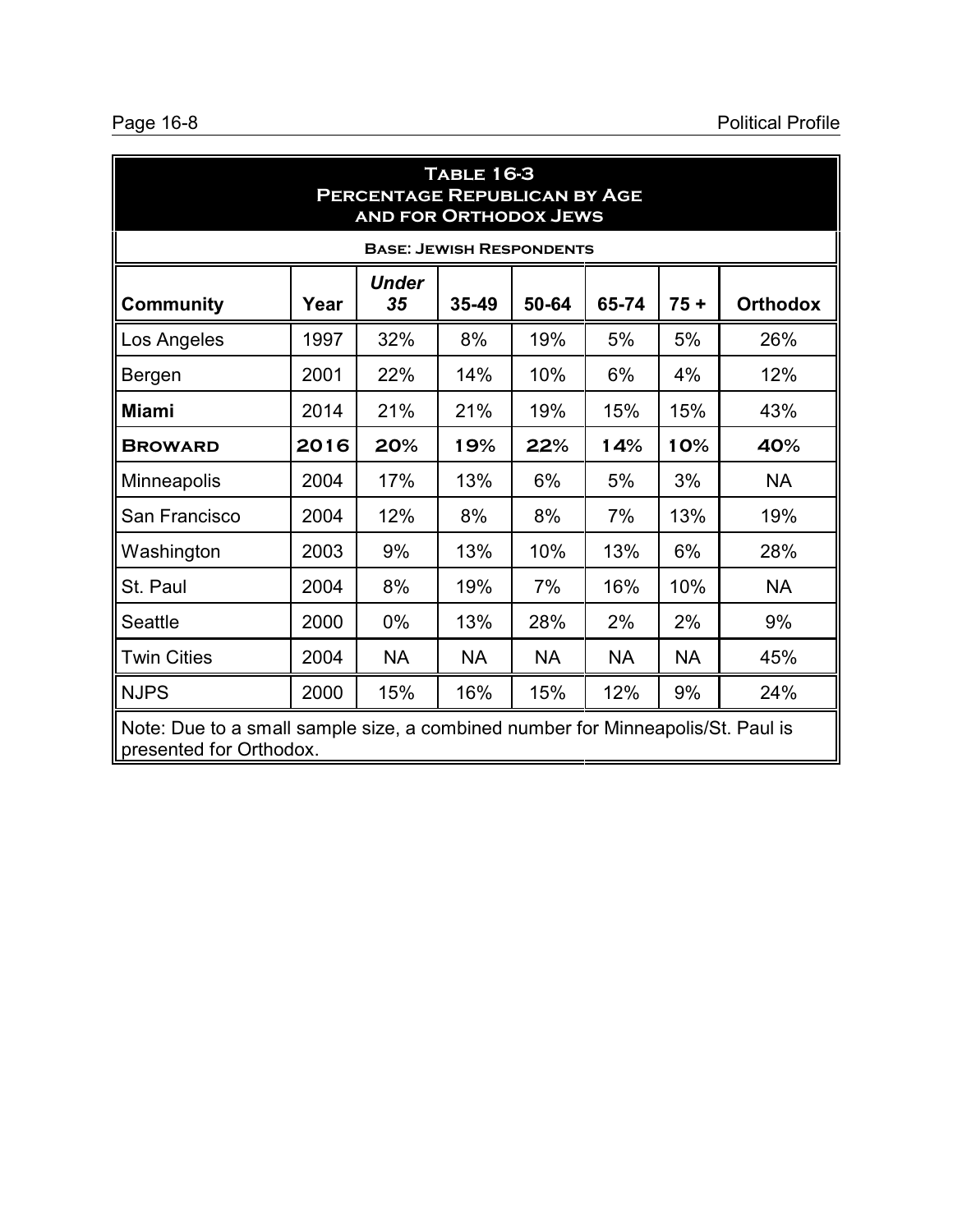#### **Profiles of Republicans and Democrats**

hile **Table 16-1** shows the percentage of Jewish respondents in each population *group* in Broward who think of themselves as Republican or Democrat, **Table 16-4** shows *profiles of Jewish respondents who think of themselves as Republican (Republicans) or Democrat* (*Democrats*) or *Independents (Independents)*. As an example of the interpretation of this table, note that while **Table 16-1** shows that 20% of *Jewish respondents under age 35* think of themselves as Republican, **Table 16-4** shows that 11% of *Republicans* are under age 35.

Compared to Democratic households, Republican households are much more likely to (be):

- age 50-64
- male
- non-elderly couple households
- earning an annual income of \$200,000 and over
- Orthodox households
- intermarried
- households who attended Chabad in the past year
- extremely emotionally attached to Israel

Compared to Democratic households, Republican households are much less likely to (be):

- live in households in residence for 20 or more years
- age 65 and over
- $\bullet$  female
- live in elderly single households
- earning an annual income of \$100,000-\$200,000
- extremely emotionally attached to Israel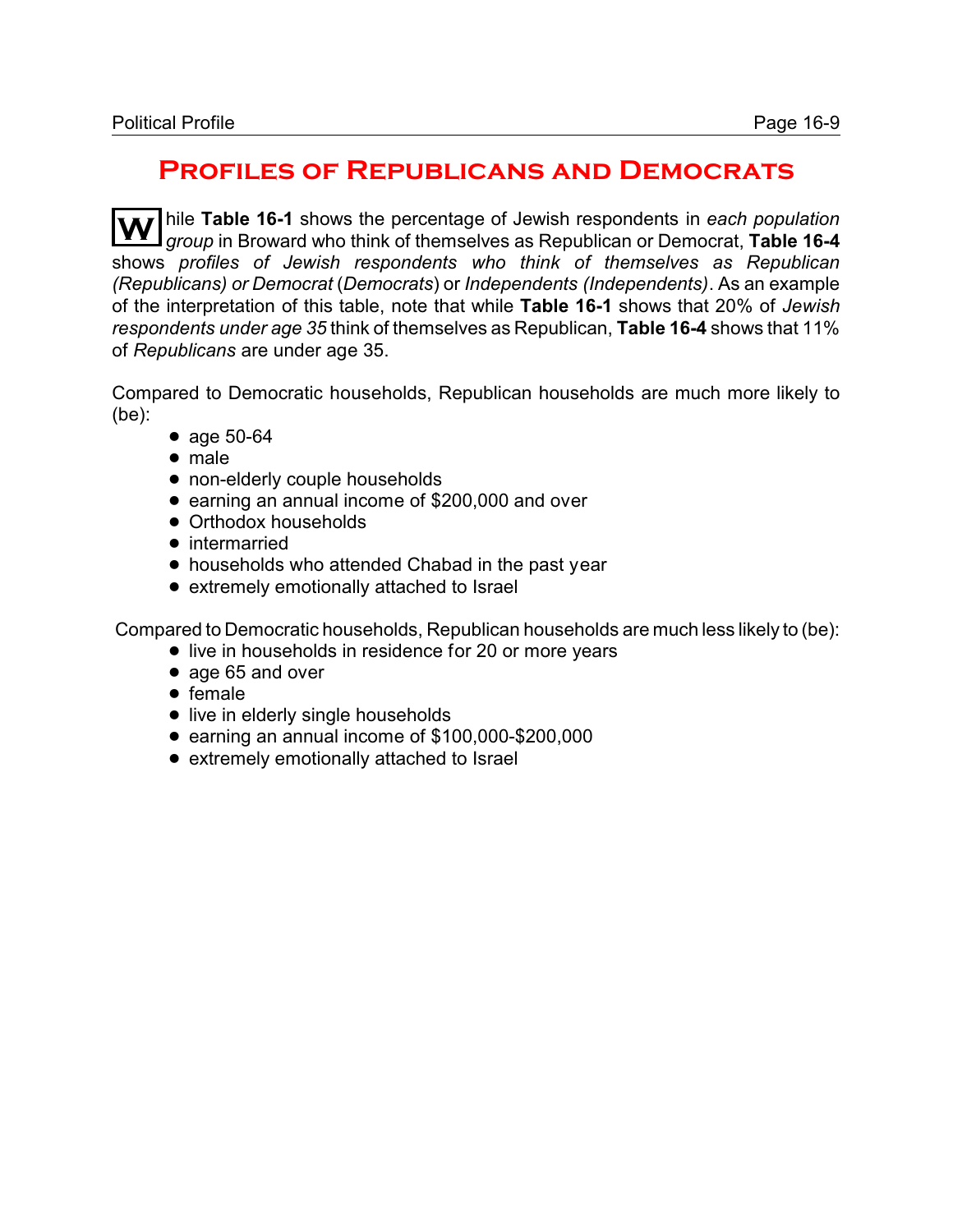| <b>TABLE 16-4</b><br>PROFILES OF REPUBLICANS, DEMOCRATS, AND INDEPENDENTS |                                 |                 |             |  |
|---------------------------------------------------------------------------|---------------------------------|-----------------|-------------|--|
|                                                                           | <b>BASE: JEWISH RESPONDENTS</b> |                 |             |  |
| <b>Population Subgroup</b>                                                | Republican                      | <b>Democrat</b> | Independent |  |
| <b>GEOGRAPHIC AREA</b>                                                    |                                 |                 |             |  |
| Northwest                                                                 | 17.5%                           | 14.8%           | 14.5%       |  |
| <b>North Central</b>                                                      | 13.4                            | 10.7            | 5.7         |  |
| East                                                                      | 6.2                             | 8.1             | 13.3        |  |
| <b>West Central</b>                                                       | 24.9                            | 30.3            | 25.4        |  |
| Southeast                                                                 | 17.3                            | 15.4            | 18.4        |  |
| Southwest                                                                 | 20.7                            | 20.7            | 22.7        |  |
| Total                                                                     | 100.0%                          | 100.0%          | 100.0%      |  |
| <b>LENGTH OF RESIDENCE IN BROWARD</b>                                     |                                 |                 |             |  |
| $0 - 4$ years                                                             | 4.0%                            | 6.7%            | 9.1%        |  |
| $5 - 9$ years                                                             | 9.0                             | 5.7             | 16.4        |  |
| 10 - 19 years                                                             | 29.1                            | 20.6            | 21.8        |  |
| 20 or more years                                                          | 57.9                            | 67.0            | 52.7        |  |
| Total                                                                     | 100.0%                          | 100.0%          | 100.0%      |  |
|                                                                           | <b>AGE OF RESPONDENT</b>        |                 |             |  |
| Under 35                                                                  | 10.8%                           | 8.6%            | 10.5%       |  |
| $35 - 49$                                                                 | 19.2                            | 14.9            | 21.3        |  |
| $50 - 64$                                                                 | 42.8                            | 27.4            | 39.7        |  |
| $65 - 74$                                                                 | 15.4                            | 20.9            | 20.1        |  |
| 75 and over                                                               | 11.8                            | 28.2            | 8.4         |  |
| Total                                                                     | 100.0%                          | 100.0%          | 100.0%      |  |
|                                                                           | <b>SEX OF RESPONDENT</b>        |                 |             |  |
| Male                                                                      | 40.9%                           | 32.7%           | 54.7%       |  |
| Female                                                                    | 59.1                            | 67.3            | 45.3        |  |
| Total                                                                     | 100.0%                          | 100.0%          | 100.0%      |  |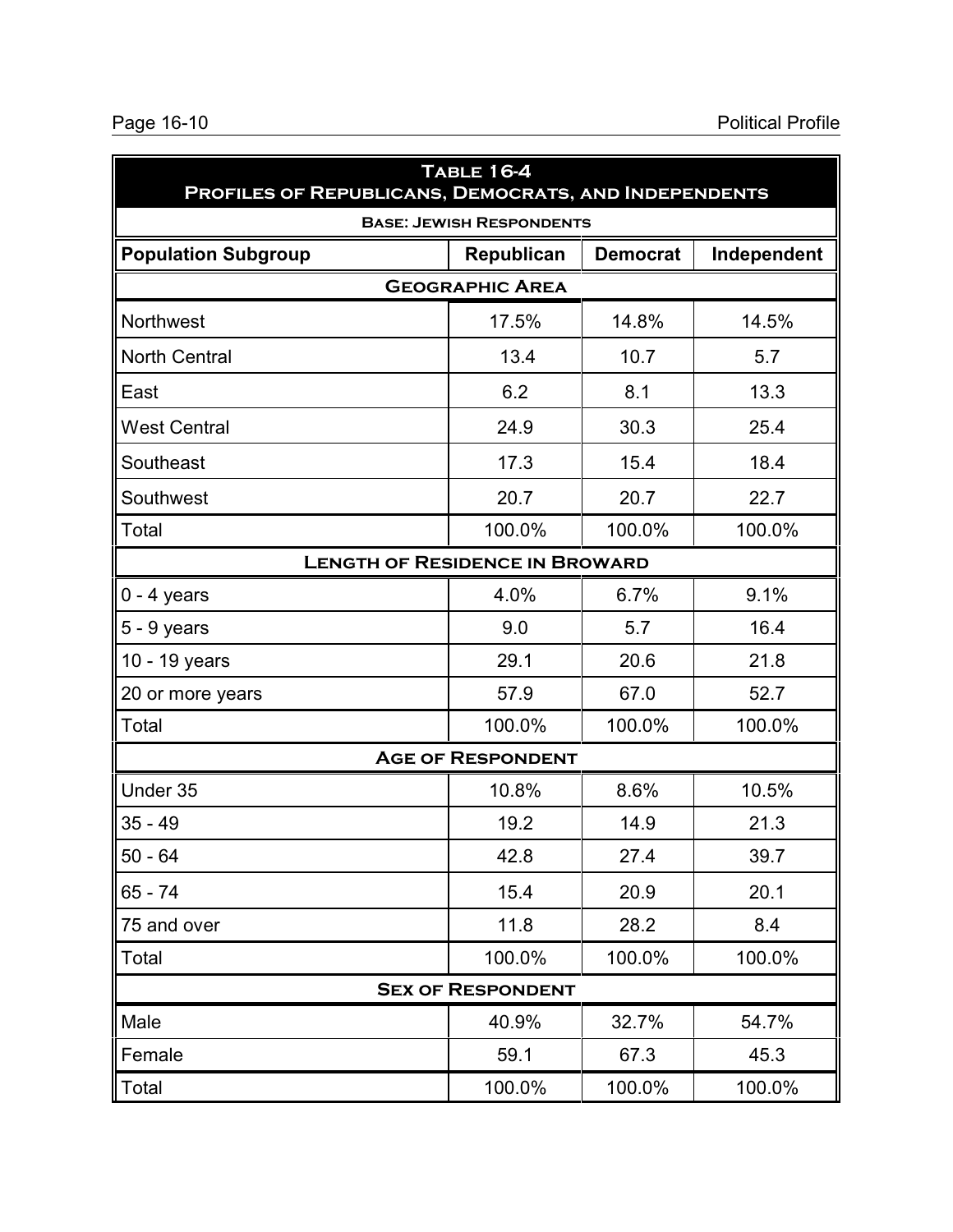| <b>TABLE 16-4</b><br>PROFILES OF REPUBLICANS, DEMOCRATS, AND INDEPENDENTS |                                 |                 |             |  |  |
|---------------------------------------------------------------------------|---------------------------------|-----------------|-------------|--|--|
|                                                                           | <b>BASE: JEWISH RESPONDENTS</b> |                 |             |  |  |
| <b>Population Subgroup</b>                                                | Republican                      | <b>Democrat</b> | Independent |  |  |
| <b>HOUSEHOLD STRUCTURE</b>                                                |                                 |                 |             |  |  |
| <b>Household with Children</b>                                            | 22.3%                           | 17.7%           | 25.7%       |  |  |
| Household with Only Adult Children                                        | 16.9                            | 15.9            | 12.3        |  |  |
| Non-Elderly Couple                                                        | 19.5                            | 6.9             | 7.5         |  |  |
| Non-Elderly Single                                                        | 11.0                            | 8.0             | 12.0        |  |  |
| <b>Elderly Couple</b>                                                     | 13.5                            | 16.8            | 9.2         |  |  |
| <b>Elderly Single</b>                                                     | 9.6                             | 24.4            | 11.9        |  |  |
| Other                                                                     | 7.2                             | 10.3            | 21.4        |  |  |
| Total                                                                     | 100.0%                          | 100.0%          | 100.0%      |  |  |
| <b>HOUSEHOLD INCOME</b>                                                   |                                 |                 |             |  |  |
| Under \$25,000                                                            | 14.3%                           | 19.5%           | 9.5%        |  |  |
| $$25 - $50,000$                                                           | 15.4                            | 12.3            | 16.7        |  |  |
| $$50 - $100,000$                                                          | 26.9                            | 29.0            | 42.0        |  |  |
| $$100 - $200,000$                                                         | 17.9                            | 25.9            | 22.7        |  |  |
| \$200,000 and over                                                        | 25.5                            | 13.3            | 9.1         |  |  |
| Total                                                                     | 100.0%                          | 100.0%          | 100.0%      |  |  |
|                                                                           | <b>JEWISH IDENTIFICATION</b>    |                 |             |  |  |
| Orthodox                                                                  | 8.1%                            | 2.0%            | $-2.3%$     |  |  |
| Conservative                                                              | 29.2                            | 29.5            | 31.9        |  |  |
| Reconstructionist                                                         | 0.2                             | 1.9             | 6.2         |  |  |
| Reform                                                                    | 24.3                            | 30.4            | 27.1        |  |  |
| Just Jewish                                                               | 38.2                            | 36.2            | 37.1        |  |  |
| Total                                                                     | 100.0%                          | 100.0%          | 100.0%      |  |  |
| <b>TYPE OF MARRIAGE</b>                                                   |                                 |                 |             |  |  |
| In-married                                                                | 68.2%                           | 72.2%           | 59.1%       |  |  |
| Conversionary                                                             | 6.4                             | 10.1            | 10.6        |  |  |
| Intermarried                                                              | 25.4                            | 17.7            | 30.3        |  |  |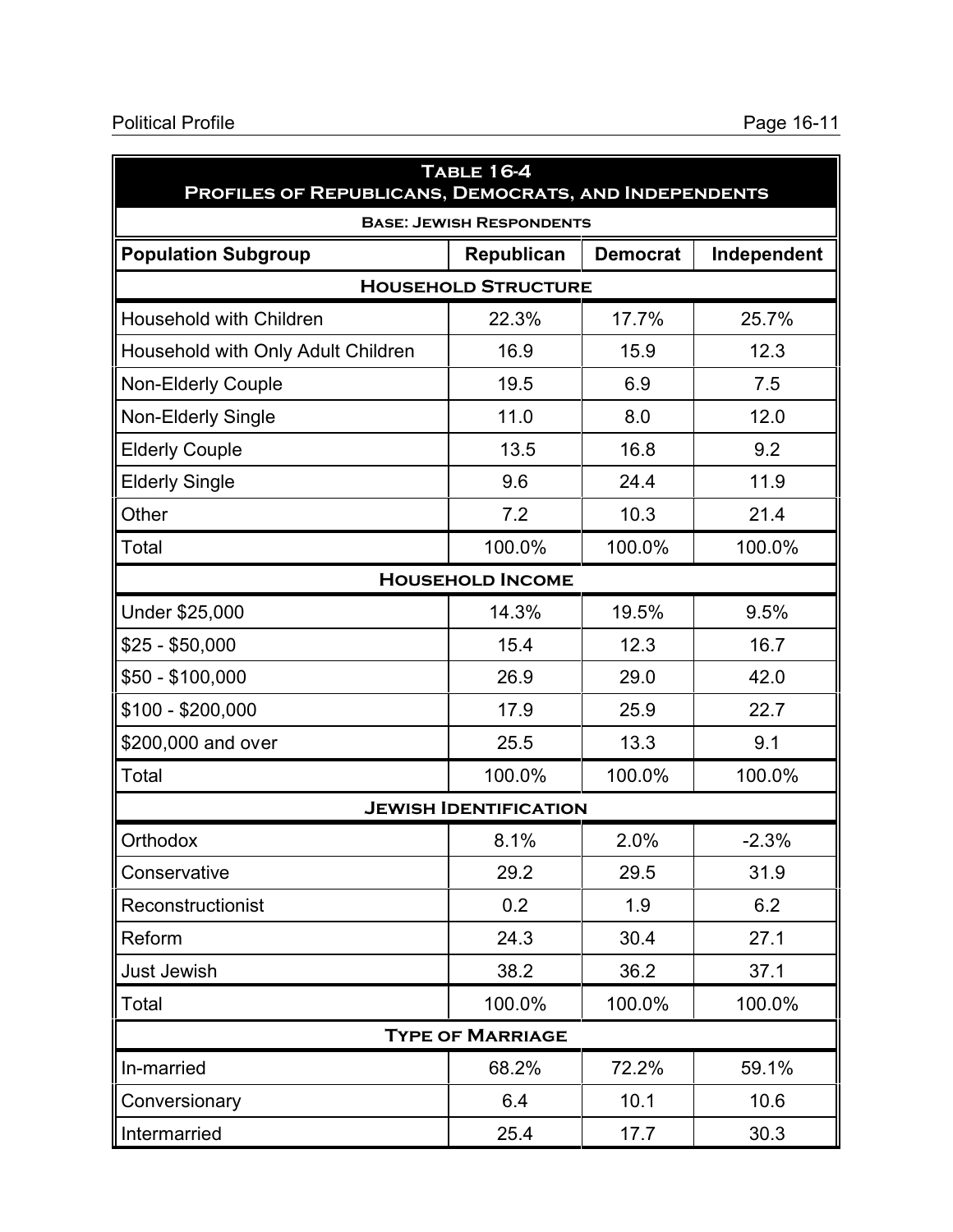| <b>TABLE 16-4</b><br>PROFILES OF REPUBLICANS, DEMOCRATS, AND INDEPENDENTS |                                 |                 |             |  |
|---------------------------------------------------------------------------|---------------------------------|-----------------|-------------|--|
|                                                                           | <b>BASE: JEWISH RESPONDENTS</b> |                 |             |  |
| <b>Population Subgroup</b>                                                | Republican                      | <b>Democrat</b> | Independent |  |
| Total                                                                     | 100.0%                          | 100.0%          | 100.0%      |  |
| <b>SYNAGOGUE MEMBERSHIP</b>                                               |                                 |                 |             |  |
| Member                                                                    | 35.7%                           | 36.5%           | 24.2%       |  |
| Non-Member                                                                | 64.3                            | 63.5            | 75.8        |  |
| Total                                                                     | 100.0                           | 100.0%          | 100.0%      |  |
| <b>ATTENDED CHABAD IN THE PAST YEAR</b>                                   |                                 |                 |             |  |
| <b>Attended</b>                                                           | 33.3%                           | 17.0%           | 29.6%       |  |
| Did Not Attend                                                            | 66.7                            | 83.0            | 70.4        |  |
| Total                                                                     | 100.0                           | 100.0%          | 100.0%      |  |
|                                                                           | <b>JCC MEMBERSHIP</b>           |                 |             |  |
| Member                                                                    | 11.1%                           | 10.7%           | 12.4%       |  |
| Non-Member                                                                | 88.9                            | 89.3            | 87.6        |  |
| Total                                                                     | 100.0%                          | 100.0%          | 100.0%      |  |
|                                                                           | <b>JCC PARTICIPATION</b>        |                 |             |  |
| Participant                                                               | 17.2%                           | 23.4%           | 27.8%       |  |
| Non-Participant                                                           | 82.8                            | 76.6            | 72.2        |  |
| Total                                                                     | 100.0%                          | 100.0%          | 100.0%      |  |
| <b>JEWISH ORGANIZATION MEMBERSHIP</b>                                     |                                 |                 |             |  |
| Member                                                                    | 20.2%                           | 22.5%           | 13.1%       |  |
| Non-Member                                                                | 79.8                            | 77.5            | 86.9        |  |
| Total                                                                     | 100.0%                          | 100.0%          | 100.0%      |  |
|                                                                           | <b>ANY ADULT VISITED ISRAEL</b> |                 |             |  |
| On Jewish Trip                                                            | 25.5%                           | 29.8%           | 14.7%       |  |
| On General Trip                                                           | 32.0                            | 34.5            | 41.1        |  |
| No                                                                        | 42.5                            | 35.7            | 44.2        |  |
| Total                                                                     | 100.0%                          | 100.0%          | 100.0%      |  |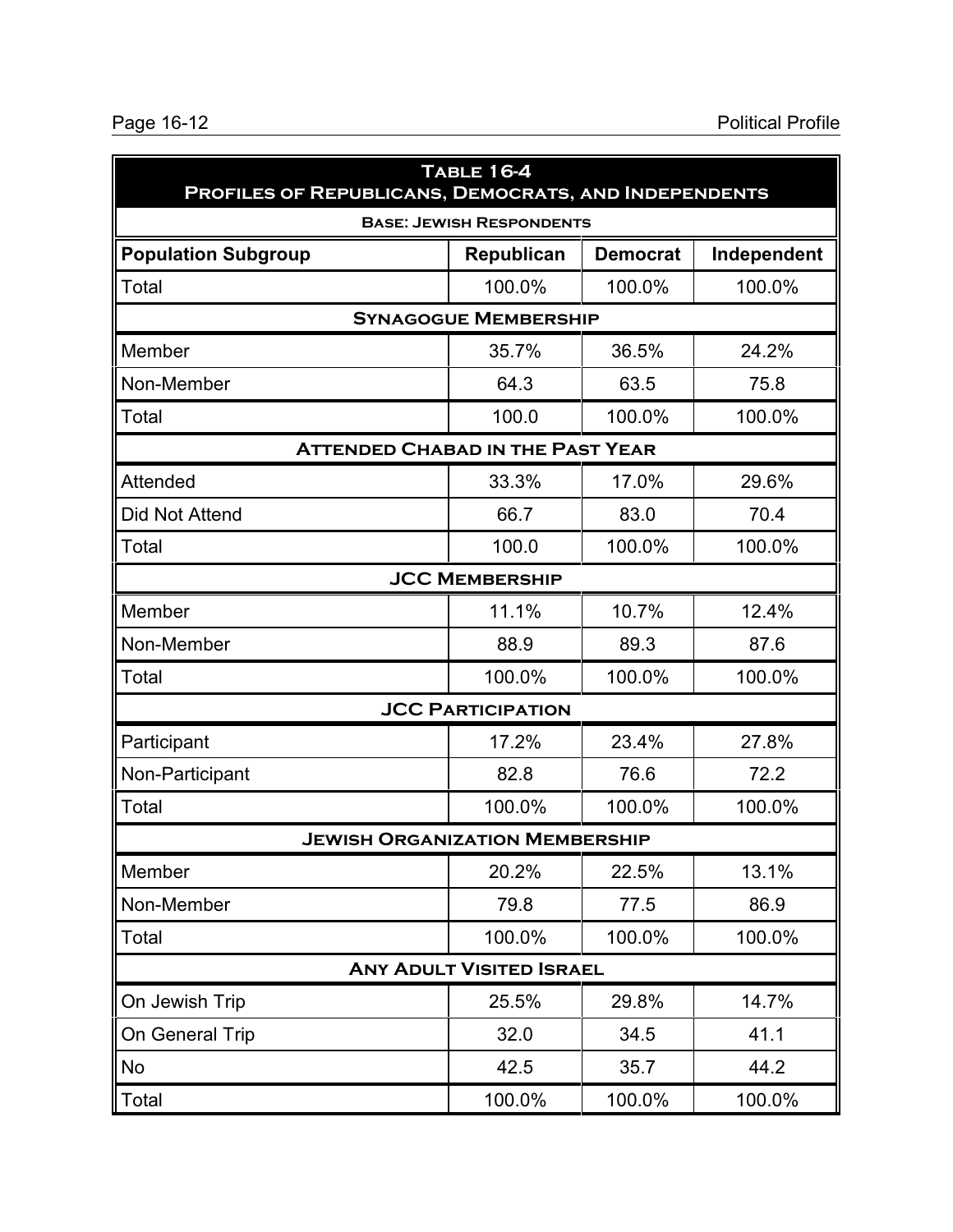| <b>TABLE 16-4</b><br><b>PROFILES OF REPUBLICANS, DEMOCRATS, AND INDEPENDENTS</b> |                                 |                 |             |
|----------------------------------------------------------------------------------|---------------------------------|-----------------|-------------|
|                                                                                  | <b>BASE: JEWISH RESPONDENTS</b> |                 |             |
| <b>Population Subgroup</b>                                                       | Republican                      | <b>Democrat</b> | Independent |
| <b>LEVEL OF EMOTIONAL ATTACHMENT TO ISRAEL</b>                                   |                                 |                 |             |
| <b>Extremely Attached</b>                                                        | 31.9%                           | 20.8%           | 32.1%       |
| <b>Very Attached</b>                                                             | 29.9                            | 28.9            | 28.6        |
| Somewhat Attached                                                                | 24.0                            | 36.5            | 22.0        |
| <b>Not Attached</b>                                                              | 14.2                            | 13.8            | 17.3        |
| Total                                                                            | 100.0%                          | 100.0%          | 100.0%      |
| <b>JEWISH FEDERATION MARKET SEGMENTS IN THE PAST YEAR</b>                        |                                 |                 |             |
| Donated to Federation                                                            | 21.3%                           | 26.3%           | 20.9%       |
| Asked, Did Not Donate                                                            | 10.5                            | 9.1             | 5.2         |
| <b>Not Asked</b>                                                                 | 68.2                            | 64.6            | 73.9        |
| Total                                                                            | 100.0%                          | 100.0%          | 100.0%      |
| <b>DONATED TO JEWISH FEDERATION IN THE PAST YEAR</b>                             |                                 |                 |             |
| Nothing                                                                          | 78.7%                           | 73.7%           | 79.0%       |
| <b>Under \$100</b>                                                               | 6.5                             | 13.4            | 8.5         |
| $$100 - $500$                                                                    | 7.4                             | 7.9             | 5.7         |
| $$500 - $1,000$                                                                  | 3.1                             | 1.9             | 4.7         |
| \$1,000 and over                                                                 | 4.3                             | 3.1             | 2.1         |
| Total                                                                            | 100.0%                          | 100.04.8%       | 100.0%      |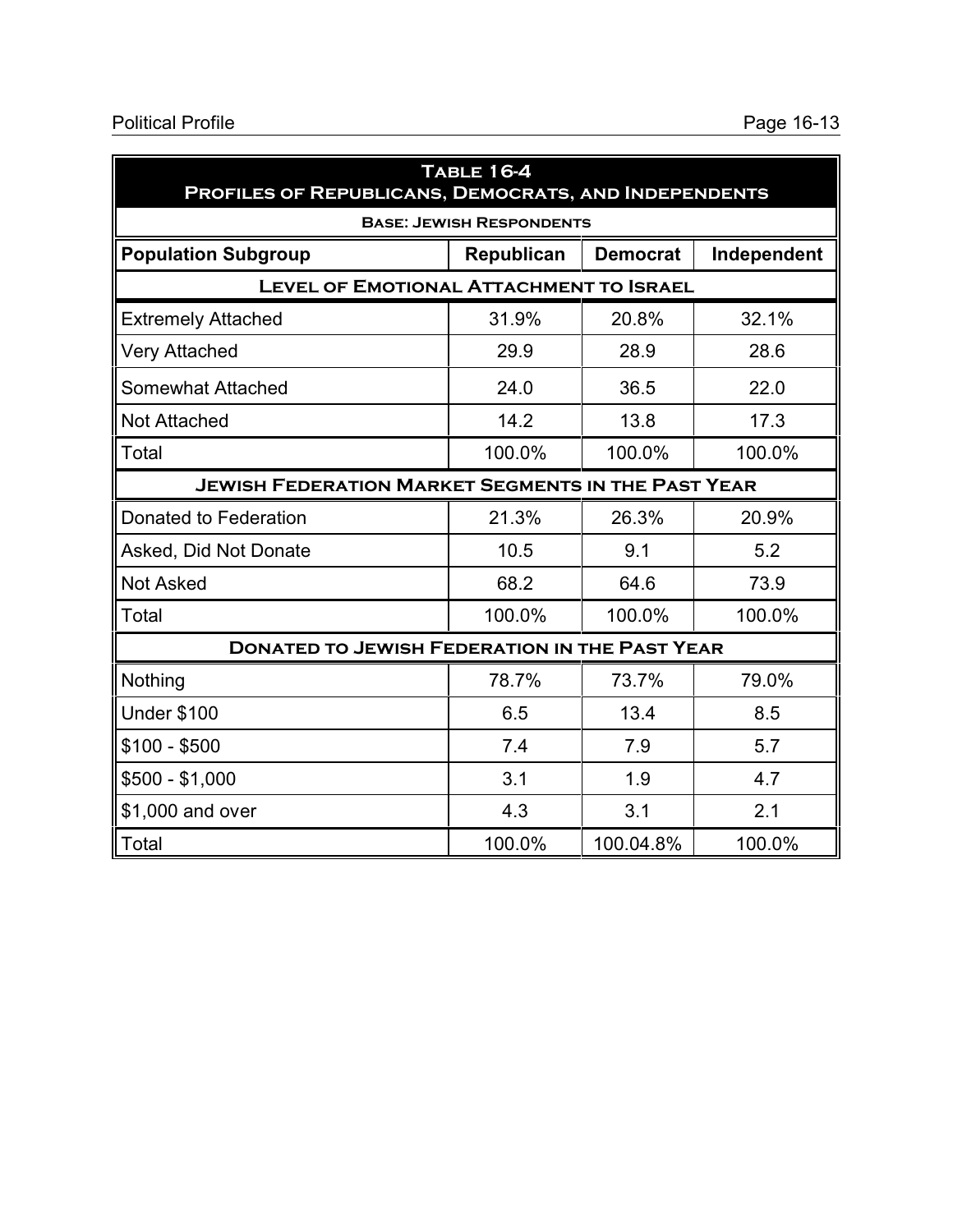## **Registered to Vote**

**T able 16-4** shows that 96% (69,000 households) of respondents in Broward are registered to vote.

**Community Comparisons**. **Table 16-5** shows that the 96% who are registered to vote is the highest of about fifteen comparison Jewish communities and compares to 96% in both South Palm Beach and West Palm Beach, and 95% in Miami. The 96% compares to 60% of all Americans as of 2010.

**Table 16-6** shows that the 87% of respondents under age 35 who are registered to vote is about average among about ten comparison Jewish communities and compares to 94% in West Palm Beach, 93% in Miami, and 83% in South Palm Beach.

**Comparisons Among Population Subgroups**. **Table 16-4** shows that, overall, 95% of respondents are registered to vote. The percentage is much lower for respondents (in):

- $\bullet$  under age 35 (87%)
- Orthodox households (88%)
- conversionary in-married (79%)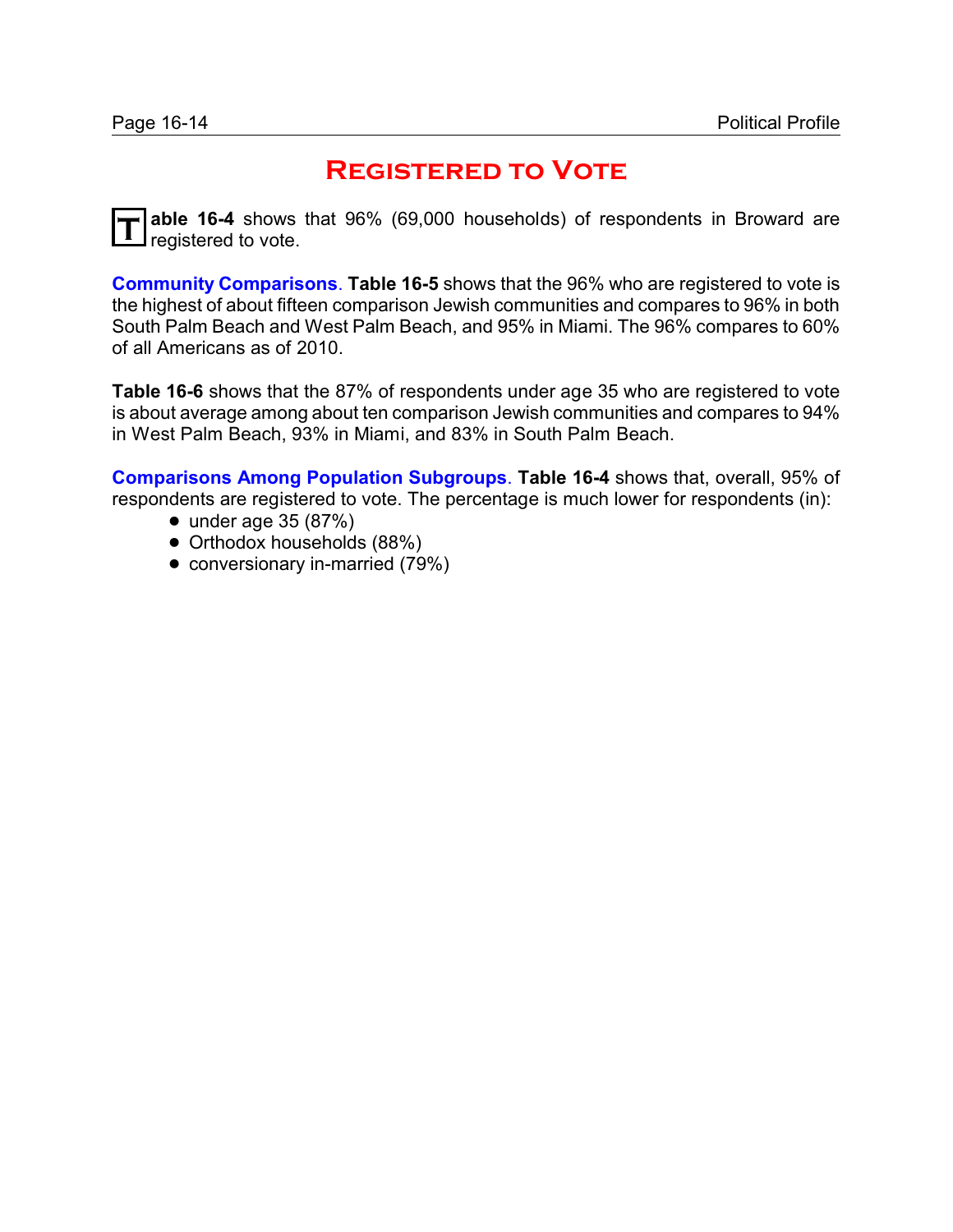| <b>TABLE 16-4</b><br><b>REGISTERED TO VOTE AND POLITICALLY ACTIVE</b>                               |                                       |                           |  |  |
|-----------------------------------------------------------------------------------------------------|---------------------------------------|---------------------------|--|--|
| <b>BASE: RESPONDENTS FOR REGISTERED TO VOTE</b><br><b>JEWISH RESPONDENTS FOR POLITICALLY ACTIVE</b> |                                       |                           |  |  |
| <b>Population Subgroup</b>                                                                          | <b>Registered to Vote</b>             | <b>Politically Active</b> |  |  |
| All                                                                                                 | 95.9%                                 | 30.8%                     |  |  |
|                                                                                                     | <b>GEOGRAPHIC AREA</b>                |                           |  |  |
| <b>Northwest</b>                                                                                    | 97.3%                                 | 38.3%                     |  |  |
| <b>North Central</b>                                                                                | 96.6%                                 | 30.2%                     |  |  |
| East                                                                                                | 93.6%                                 | 28.4%                     |  |  |
| <b>West Central</b>                                                                                 | 99.7%                                 | 31.3%                     |  |  |
| Southeast                                                                                           | 89.2%                                 | 25.7%                     |  |  |
| Southwest                                                                                           | 96.3%                                 | 30.3%                     |  |  |
|                                                                                                     | <b>LENGTH OF RESIDENCE IN BROWARD</b> |                           |  |  |
| $0 - 4$ years                                                                                       | 80.5%                                 | 31.0%                     |  |  |
| $5 - 9$ years                                                                                       | 95.9%                                 | 23.7%                     |  |  |
| 10 - 19 years                                                                                       | 95.7%                                 | 27.2%                     |  |  |
| 20 or more years                                                                                    | 97.6%                                 | 32.9%                     |  |  |
|                                                                                                     | <b>AGE OF RESPONDENT</b>              |                           |  |  |
| Under 35                                                                                            | 86.6%                                 | 40.7%                     |  |  |
| $35 - 49$                                                                                           | 95.9%                                 | 26.0%                     |  |  |
| $50 - 64$                                                                                           | 97.5%                                 | 31.9%                     |  |  |
| 65 - 74                                                                                             | 93.4%                                 | 26.5%                     |  |  |
| 75 and over                                                                                         | 99.9%                                 | 32.4%                     |  |  |
| $\rightarrow$ 65 and over                                                                           | 96.8%                                 | 29.5%                     |  |  |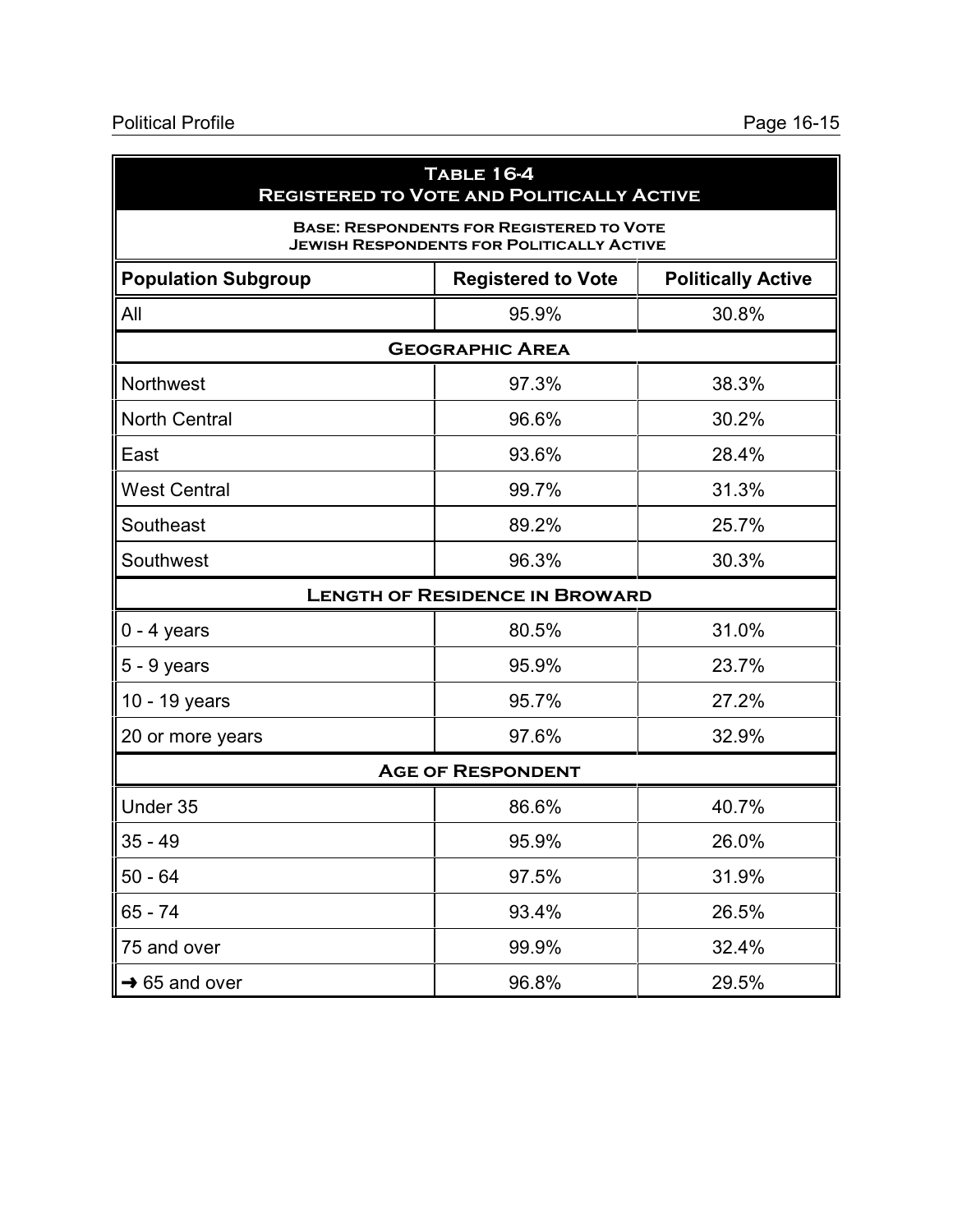| <b>TABLE 16-4</b><br><b>REGISTERED TO VOTE AND POLITICALLY ACTIVE</b>                               |                            |       |  |  |  |  |
|-----------------------------------------------------------------------------------------------------|----------------------------|-------|--|--|--|--|
| <b>BASE: RESPONDENTS FOR REGISTERED TO VOTE</b><br><b>JEWISH RESPONDENTS FOR POLITICALLY ACTIVE</b> |                            |       |  |  |  |  |
| <b>Population Subgroup</b><br><b>Politically Active</b><br><b>Registered to Vote</b>                |                            |       |  |  |  |  |
| All                                                                                                 | 95.9%                      | 30.8% |  |  |  |  |
|                                                                                                     | <b>SEX OF RESPONDENT</b>   |       |  |  |  |  |
| Male                                                                                                | 94.8%                      | 35.7% |  |  |  |  |
| Female                                                                                              | 96.7%                      | 27.4% |  |  |  |  |
|                                                                                                     | <b>HOUSEHOLD STRUCTURE</b> |       |  |  |  |  |
| <b>Household with Children</b>                                                                      | 96.8%                      | 25.9% |  |  |  |  |
| Household with Only Adult Children                                                                  | 94.1%                      | 26.2% |  |  |  |  |
| Non-Elderly Couple                                                                                  | 97.1%                      | 38.8% |  |  |  |  |
| Non-Elderly Single                                                                                  | 99.1%                      | 40.4% |  |  |  |  |
| <b>Elderly Couple</b>                                                                               | 94.1%                      | 38.0% |  |  |  |  |
| <b>Elderly Single</b>                                                                               | 99.7%                      | 30.1% |  |  |  |  |
|                                                                                                     | <b>HOUSEHOLD INCOME</b>    |       |  |  |  |  |
| Under \$25,000<br>19.7%<br>93.6%                                                                    |                            |       |  |  |  |  |
| $$25 - $50,000$                                                                                     | 97.8%                      | 23.4% |  |  |  |  |
| $$50 - $100,000$                                                                                    | 95.6%                      | 27.5% |  |  |  |  |
| $$100 - $200,000$                                                                                   | 96.9%                      | 31.7% |  |  |  |  |
| \$200,000 and over                                                                                  | 92.3%                      | 47.7% |  |  |  |  |
| <b>JEWISH IDENTIFICATION</b>                                                                        |                            |       |  |  |  |  |
| Orthodox                                                                                            | 88.2%                      | 17.6% |  |  |  |  |
| Conservative                                                                                        | 96.5%                      | 28.2% |  |  |  |  |
| Reform                                                                                              | 96.3%                      | 39.7% |  |  |  |  |
| Just Jewish                                                                                         | 96.0%                      | 28.1% |  |  |  |  |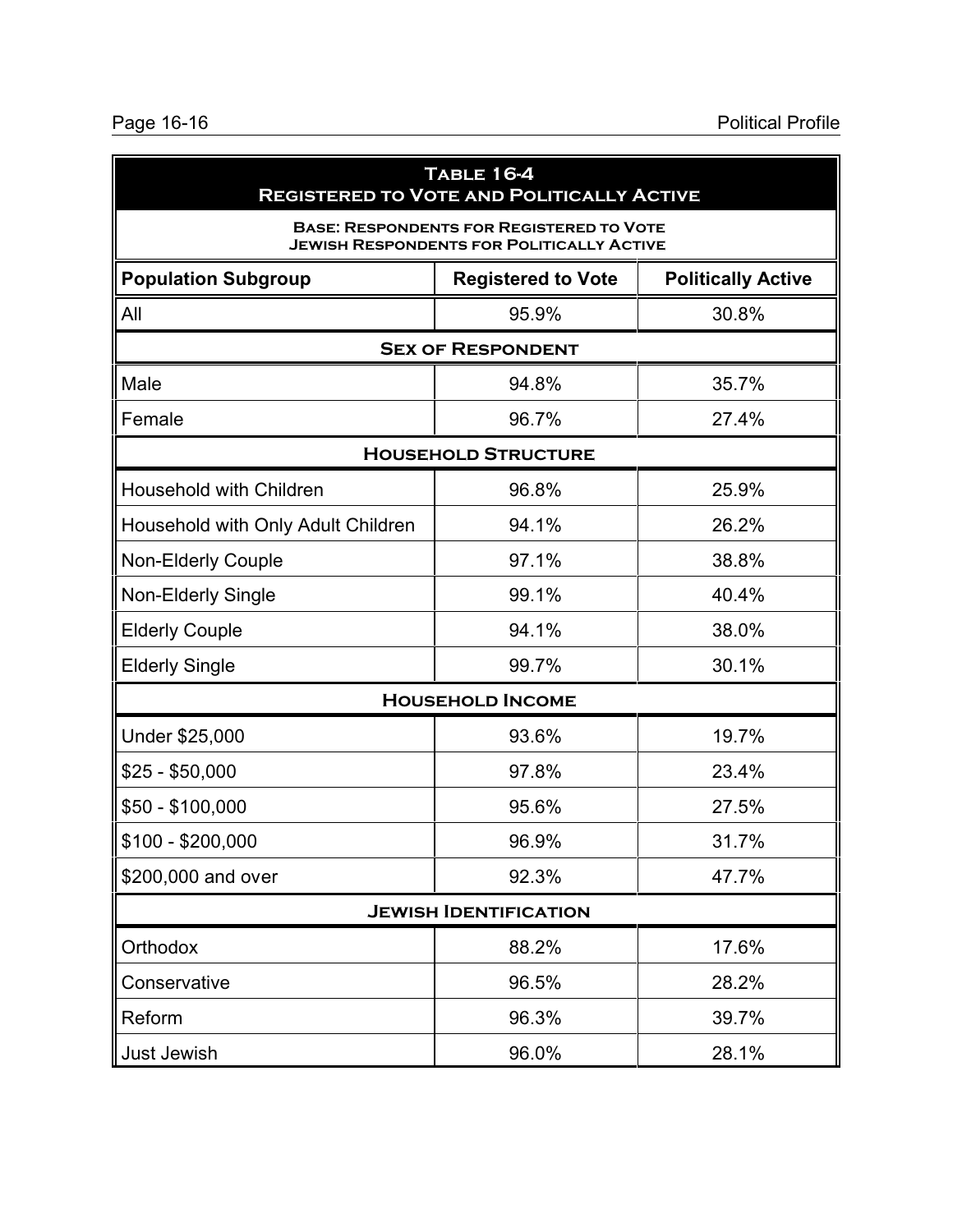| <b>TABLE 16-4</b><br><b>REGISTERED TO VOTE AND POLITICALLY ACTIVE</b>                               |                             |       |  |  |  |  |
|-----------------------------------------------------------------------------------------------------|-----------------------------|-------|--|--|--|--|
| <b>BASE: RESPONDENTS FOR REGISTERED TO VOTE</b><br><b>JEWISH RESPONDENTS FOR POLITICALLY ACTIVE</b> |                             |       |  |  |  |  |
| <b>Population Subgroup</b><br><b>Politically Active</b><br><b>Registered to Vote</b>                |                             |       |  |  |  |  |
| All                                                                                                 | 95.9%                       | 30.8% |  |  |  |  |
|                                                                                                     | <b>TYPE OF MARRIAGE</b>     |       |  |  |  |  |
| 98.0%<br>33.0%<br>In-married                                                                        |                             |       |  |  |  |  |
| Conversionary                                                                                       | 79.0%                       | 35.2% |  |  |  |  |
| Intermarried<br>97.5%<br>32.6%                                                                      |                             |       |  |  |  |  |
|                                                                                                     | <b>SYNAGOGUE MEMBERSHIP</b> |       |  |  |  |  |
| Member                                                                                              | 96.1%                       | 39.6% |  |  |  |  |
| Non-Member                                                                                          | 95.9%                       | 26.2% |  |  |  |  |
| <b>ATTENDED CHABAD IN THE PAST YEAR</b>                                                             |                             |       |  |  |  |  |
| <b>Attended</b><br>92.7%<br>38.1%                                                                   |                             |       |  |  |  |  |
| <b>Did Not Attend</b>                                                                               | 96.9%                       | 28.6% |  |  |  |  |
| <b>JCC MEMBERSHIP</b>                                                                               |                             |       |  |  |  |  |
| Member<br>94.4%                                                                                     |                             | 33.2% |  |  |  |  |
| Non-Member                                                                                          | 96.2%                       | 30.4% |  |  |  |  |
| <b>JEWISH ORGANIZATION MEMBERSHIP</b>                                                               |                             |       |  |  |  |  |
| Member                                                                                              | 99.1%                       | 42.2% |  |  |  |  |
| Non-Member                                                                                          | 95.2%                       | 28.0% |  |  |  |  |
| <b>POLITICAL PARTY OF RESPONDENT</b>                                                                |                             |       |  |  |  |  |
| Republican                                                                                          | 96.1%                       | 24.2% |  |  |  |  |
| Democrat                                                                                            | 97.9%                       | 34.6% |  |  |  |  |
| Independent<br>95.6%<br>31.9%                                                                       |                             |       |  |  |  |  |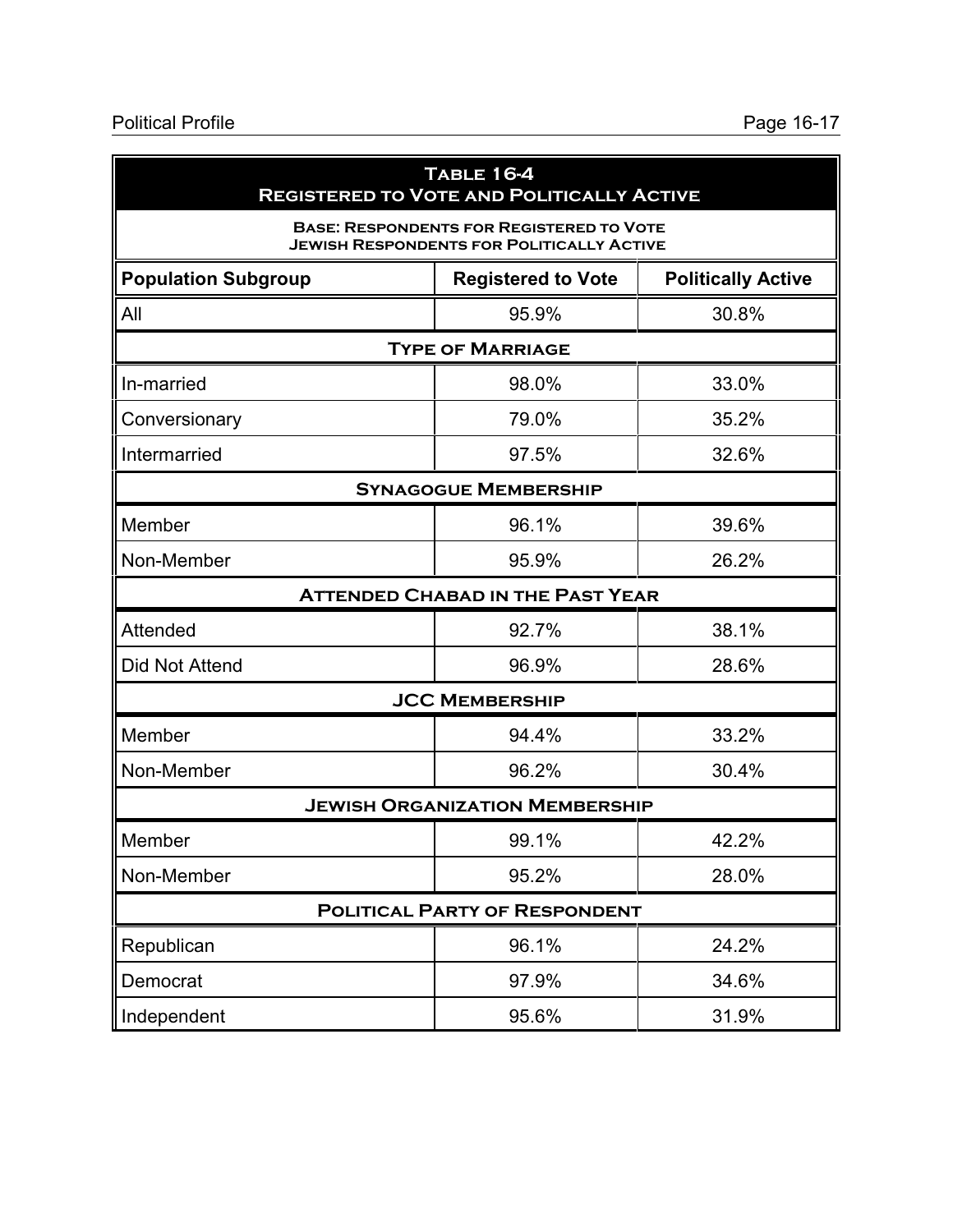| <b>TABLE 16-4</b><br><b>REGISTERED TO VOTE AND POLITICALLY ACTIVE</b>                               |                                                    |       |  |  |  |
|-----------------------------------------------------------------------------------------------------|----------------------------------------------------|-------|--|--|--|
| <b>BASE: RESPONDENTS FOR REGISTERED TO VOTE</b><br><b>JEWISH RESPONDENTS FOR POLITICALLY ACTIVE</b> |                                                    |       |  |  |  |
| <b>Population Subgroup</b><br><b>Politically Active</b><br><b>Registered to Vote</b>                |                                                    |       |  |  |  |
| All                                                                                                 | 95.9%                                              | 30.8% |  |  |  |
|                                                                                                     | <b>ANY ADULT VISITED ISRAEL</b>                    |       |  |  |  |
| On Jewish Trip                                                                                      | 96.6%                                              | 38.5% |  |  |  |
| On General Trip                                                                                     | 93.7%                                              | 30.5% |  |  |  |
| <b>No</b>                                                                                           | 26.0%                                              |       |  |  |  |
|                                                                                                     | <b>LEVEL OF EMOTIONAL ATTACHMENT TO ISRAEL</b>     |       |  |  |  |
| <b>Extremely Attached</b>                                                                           | 94.6%                                              | 39.8% |  |  |  |
| Very Attached                                                                                       | 93.7%                                              | 27.9% |  |  |  |
| Somewhat Attached                                                                                   | 97.2%                                              | 28.1% |  |  |  |
| <b>Not Attached</b>                                                                                 | 100.0%                                             | 28.1% |  |  |  |
|                                                                                                     | <b>FEDERATION MARKET SEGMENTS IN THE PAST YEAR</b> |       |  |  |  |
| Donated to Federation                                                                               | 96.8%                                              | 42.4% |  |  |  |
| Asked, Did Not Donate                                                                               | 99.4%                                              | 36.8% |  |  |  |
| <b>Not Asked</b>                                                                                    | 95.2%                                              | 25.8% |  |  |  |
| <b>DONATED TO JEWISH FEDERATION IN THE PAST YEAR</b>                                                |                                                    |       |  |  |  |
| Nothing                                                                                             | 95.6%                                              | 26.9% |  |  |  |
| <b>Under \$100</b>                                                                                  | 94.1%                                              | 40.6% |  |  |  |
| $$100 - $500$                                                                                       | 98.6%                                              | 29.9% |  |  |  |
| $$500 - $1,000$                                                                                     | 99.3%                                              | 62.4% |  |  |  |
| \$1,000 and over<br>99.7%<br>60.5%                                                                  |                                                    |       |  |  |  |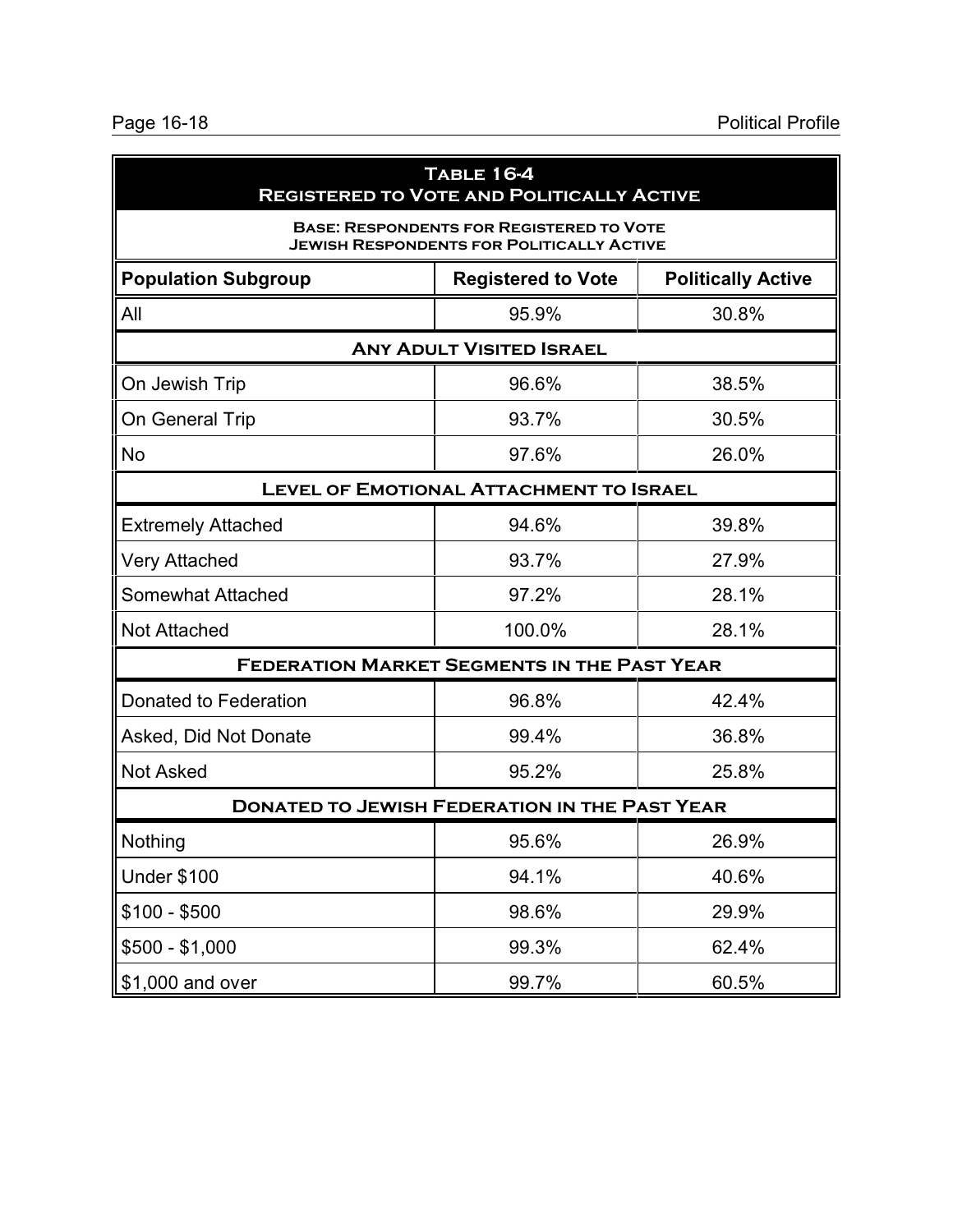#### Political Profile Political Profile Page 16-19

| <b>TABLE 16-5</b><br><b>REGISTERED TO VOTE</b><br><b>COMMUNITY COMPARISONS</b> |                                 |     |  |                  |      |     |  |
|--------------------------------------------------------------------------------|---------------------------------|-----|--|------------------|------|-----|--|
|                                                                                | <b>BASE: JEWISH RESPONDENTS</b> |     |  |                  |      |     |  |
| <b>Community</b>                                                               | Year                            | %   |  | <b>Community</b> | Year | %   |  |
| <b>Broward</b>                                                                 | 2016                            | 96% |  | Harrisburg       | 1994 | 91% |  |
| Columbus                                                                       | 2013                            | 96% |  | St. Petersburg   | 1994 | 91% |  |
| <b>S Palm Beach</b>                                                            | 2005                            | 96% |  | Los Angeles      | 1997 | 90% |  |
| <b>W Palm Beach</b>                                                            | 2005                            | 96% |  | Orlando          | 1993 | 90% |  |
| Washington                                                                     | 2003                            | 96% |  | <b>New York</b>  | 2011 | 88% |  |
| <b>Miami</b>                                                                   | 2014                            | 95% |  | <b>NJPS</b>      | 2000 | 90% |  |
| Richmond                                                                       | 1994                            | 95% |  | US (Current Pop- |      |     |  |
| Bergen                                                                         | 2001                            | 92% |  | ulation Survey)  | 2014 | 59% |  |

| <b>TABLE 16-6</b><br><b>REGISTERED TO VOTE UNDER AGE 35</b><br><b>COMMUNITY COMPARISONS</b> |      |     |  |                         |      |     |
|---------------------------------------------------------------------------------------------|------|-----|--|-------------------------|------|-----|
| <b>BASE: JEWISH RESPONDENTS UNDER AGE 35</b>                                                |      |     |  |                         |      |     |
| <b>Community</b>                                                                            | Year | %   |  | <b>Community</b>        | Year | %   |
| <b>W Palm Beach</b>                                                                         | 2005 | 94% |  | <b>S Palm Beach</b>     | 2005 | 83% |
| Washington                                                                                  | 2003 | 94% |  | Harrisburg              | 1994 | 83% |
| <b>Miami</b>                                                                                | 2014 | 93% |  | Bergen                  | 2001 | 82% |
| Richmond                                                                                    | 1994 | 91% |  | St. Petersburg          | 1994 | 81% |
| <b>Broward</b>                                                                              | 2016 | 87% |  | New York                | 2011 | 72% |
| Columbus                                                                                    | 2013 | 84% |  | <b>NJPS</b>             | 2000 | 77% |
| Orlando                                                                                     | 1993 | 84% |  | <b>US (Current Pop-</b> |      |     |

ulation Survey) | 2014 | 45%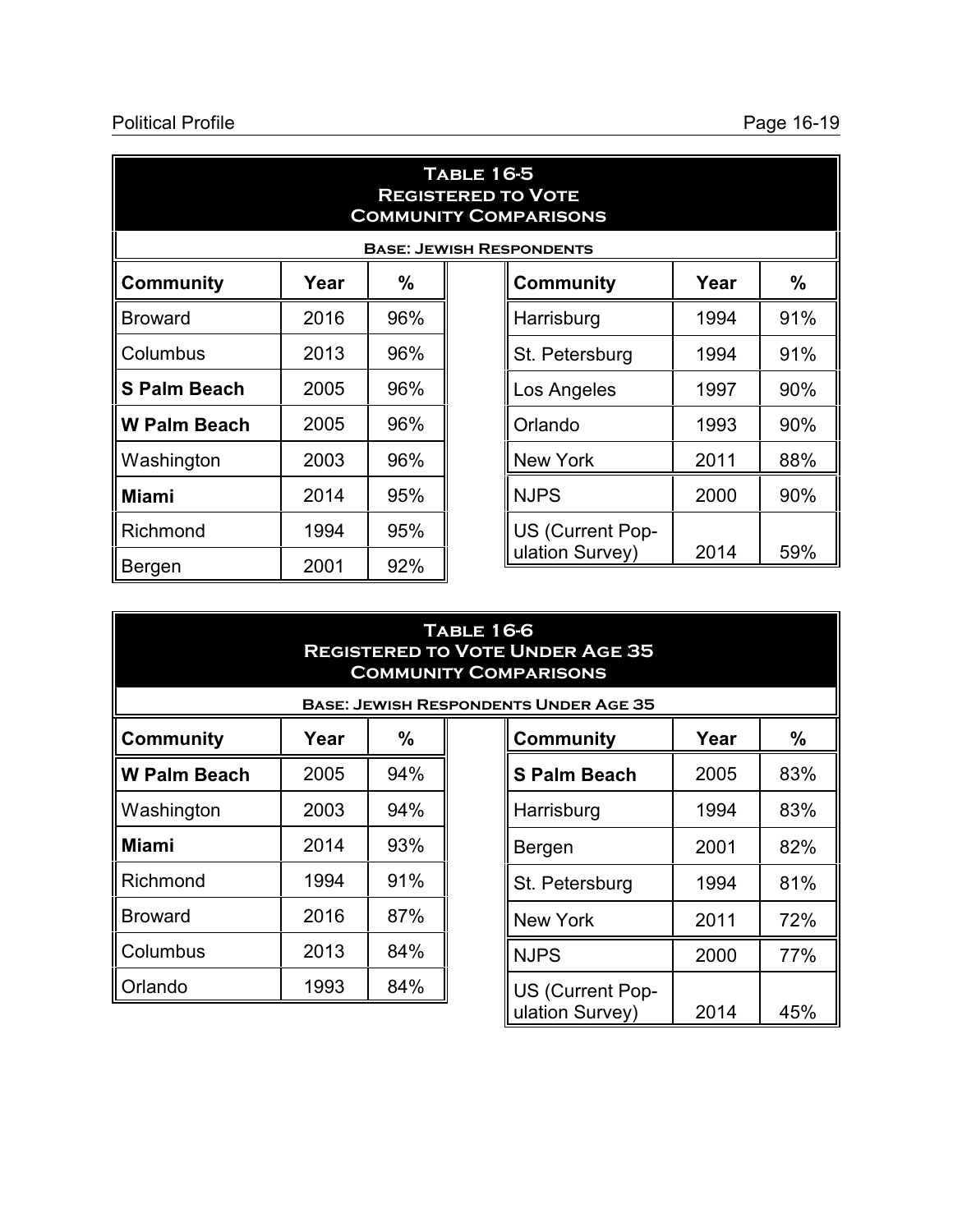## **Politically Active**

**J** ewish respondents in Broward were asked whether they attended any political meetings or rallies, contributed money to a political party or candidate, or contacted ewish respondents in Broward were asked whether they attended any political or wrote to a government official in the past year (*politically active*). **Table 16-4** shows that 31% (22,200 households) of respondents are politically active.

 $\checkmark$  The 31% compares to 45% in Washington, 34% in Bergen, 29% in Miami, the only other communities for which the data are available.

**Comparisons Among Population Subgroups**. **Table 16-4** shows that, overall, 31% of respondents are politically active. The percentage is much higher for respondents (in):

- $\bullet$  under age 35 (41%)
- households earning an annual income of \$200,000 and over (48%)
- Reform households (58%)
- Jewish organization member households (42%)
- households who donated to the Jewish Federation in the past year (42%)
- households who donated \$500-\$1,000 (62%) and \$1,000 and over (61%) to the Jewish Federation in the past year

The percentage is much lower for respondents in:

- households earning an annual income under \$25,000 and over (20%)
- Orthodox households (18%)